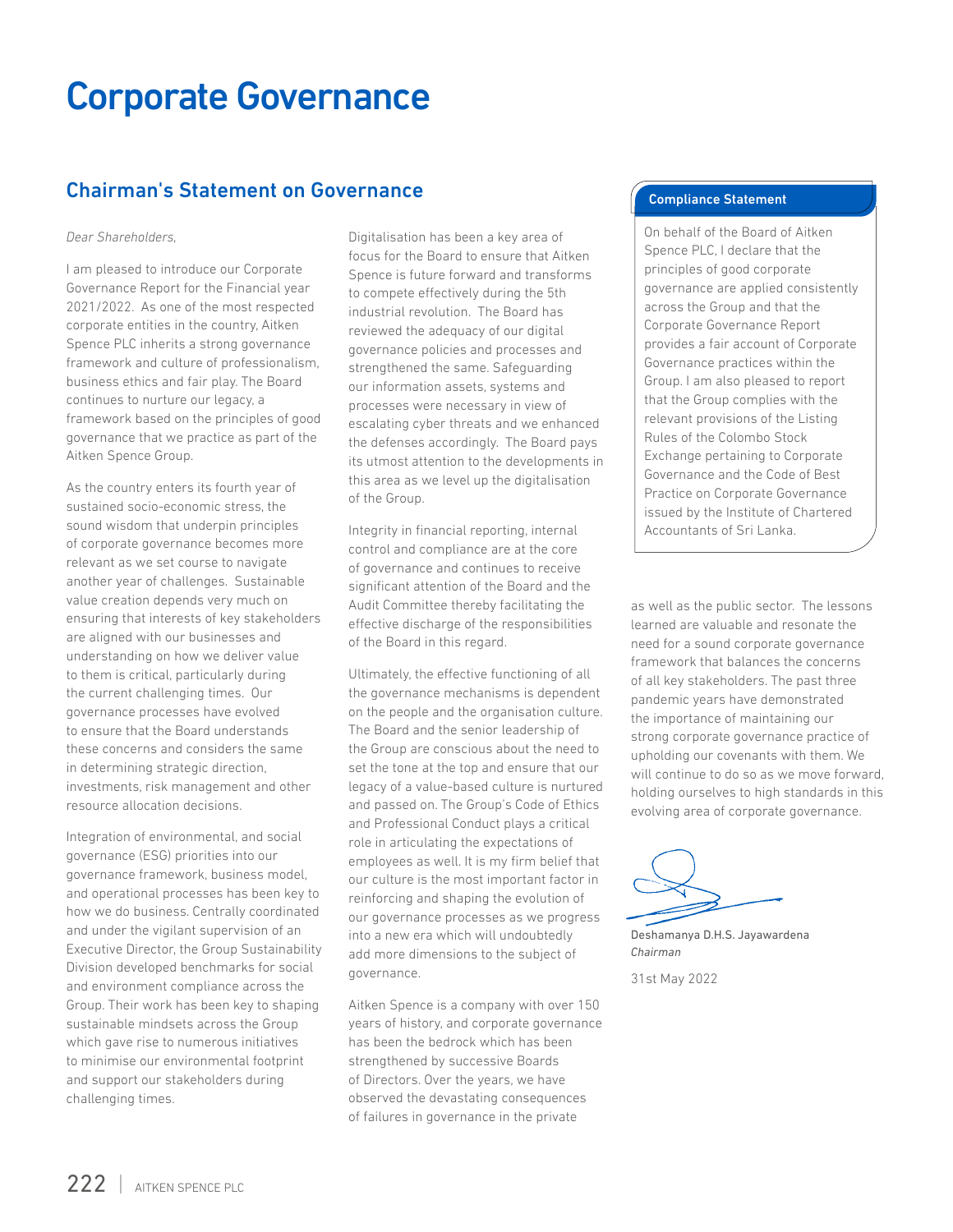As one of the country's oldest public listed companies, Aitken Spence PLC has a heritage of sound corporate governance which has supported its growth and reputation. The Board bears ultimate responsibility for putting in place the necessary structures, policy frameworks, processes and setting the tone at the top. A professional management team upholds the values and nurtures an ethical culture which is passed through generations of Spensonians, zealously safeguarding its proud heritage.



#### Regulatory Framework

- » Companies Act No. 7 of 2007
- » Sri Lanka Accounting & Auditing Standards Act No.15 of 1995
- » Listing Rules of the Colombo Stock Exchange (CSE)

#### Voluntary Compliance Framework

» Code of Best Practice on Corporate Governance 2017, issued by the Institute of Chartered Accountants of Sri Lanka



The compliance levels with the Code of Best Practice on Corporate Governance 2017, issued by The Institute of Chartered Accountants of Sri Lanka are available on Company's website at https://aitkenspence. com/corporate-governance/ corporate-governance-report and forms a part of this Corporate Governance Section



ANNUAL REPORT 2021/22 | 223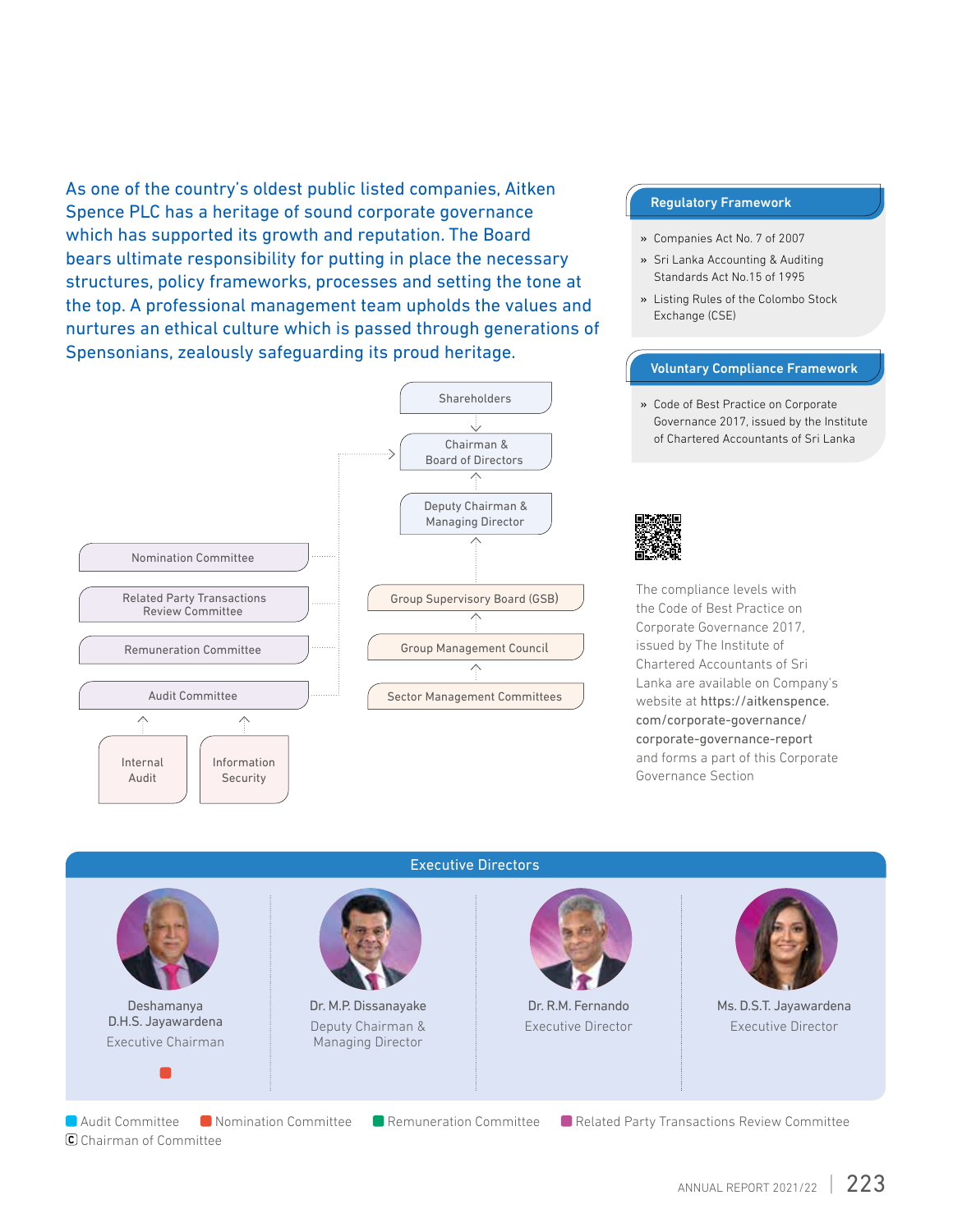#### Highlights 2021/2022

- » Performance oversight was critical during the third consecutive year of challenges as we navigated another year of business disruptions, the end of quantitative easing, divergent global economic growth and rapidly escalating economic challenges locally
- » Optimising Group synergies to strengthen performance across sectors, particularly in managing supply chain issues and logistics
- » Acquisition of 100% shareholding of Waltrim Energy Limited and its fully owned subsidiaries for a sum of LKR 900 Mn, consolidating the Group's investments in renewable energy
- » Resource allocation to support achievement of strategic objectives
- » Business continuity amidst significant business disruptions due to pandemic and other reasons
- » Digitisation and Digitalisation of the Group
- » High level review of risks and risk management processes
- » Ensuring the health and safety of people during the pandemic and approval of a holistic care package
- » Review of remuneration and rewards to retain and attract people of skills, talent and ability
- » Continued integration of ESG principles into business processes across all sectors

| » Steers and Sets Strategic<br>Direction                                              | » Approves Policy and<br>Capital Planning                                                                        |
|---------------------------------------------------------------------------------------|------------------------------------------------------------------------------------------------------------------|
| Approves strategy. Focuses<br>on high environmental, social<br>& governance standards | Gives effect to strategy. Sets<br>direction, resource allocation<br>and risk appetite.                           |
| » Oversees and Monitors<br>Implementation by<br>Management                            | » Ensures Accountability<br>For organisational<br>performance through<br>reporting and disclosure,<br>engagement |
|                                                                                       |                                                                                                                  |
| <b>Other Roles</b>                                                                    |                                                                                                                  |
| » Deputy Chairman &<br><b>Managing Director</b>                                       | » Group Supervisory<br><b>Board</b>                                                                              |
| Leads the management<br>and is responsible for<br>implementation of strategy          | Formulates and implement<br>strategy within policy<br>frameworks approved by the<br><b>Roard</b>                 |
| » Management<br>Council                                                               | » Sector Management<br>Committees                                                                                |



# C Chairman of Committee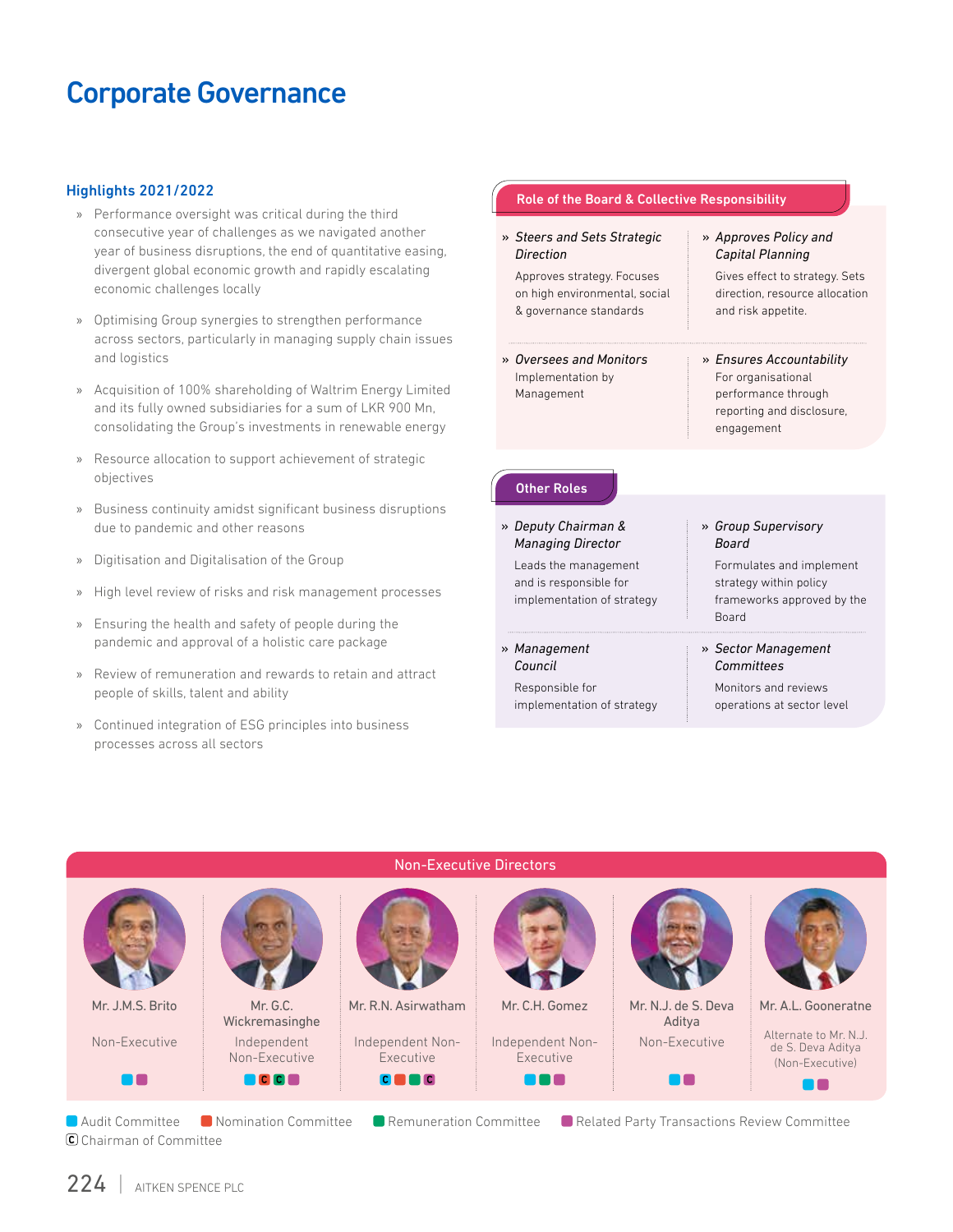#### A Balanced Board

The composition of the Board determines the effectiveness of the leadership provided to this industrially and geographically diverse conglomerate. The diversity of skills, knowledge and experience, diversity of views and perspectives and the balance between Executive and Non-Executive Directors are key to setting the strategic direction and the tone at the top. The Nomination Committee is responsible for ensuring that the Board has the knowledge, skills and experience required and that the makeup of the Board is sufficiently diverse, providing different perspectives within the Board room to enable effective discharge of its functions and duties.

#### A balanced and diverse Board.



The Board comprises of 9 members, 3 of whom are deemed independent, as explained on page 225 Directors Independence. Although two executive Board Members Deshamanya D.H.S. Jayawardena and Ms. D.S.T. Jayawardena are related to each other, they act in the best interest of the Group in spirit, intention, purpose and attitude. The number of Non-Executive Directors outnumber the Executive Directors and the diversity in the makeup of the Board facilitates a balance of power within the Board, paving the way for effective participation of all Directors in matters set before the Board. The Non-Executive Directors are eminent professionals in their respective fields, who bring objective views to Board deliberations and constructively challenge management. All Directors possess financial acumen and knowledge through experience gained from leading large enterprises while two Directors are finance professionals.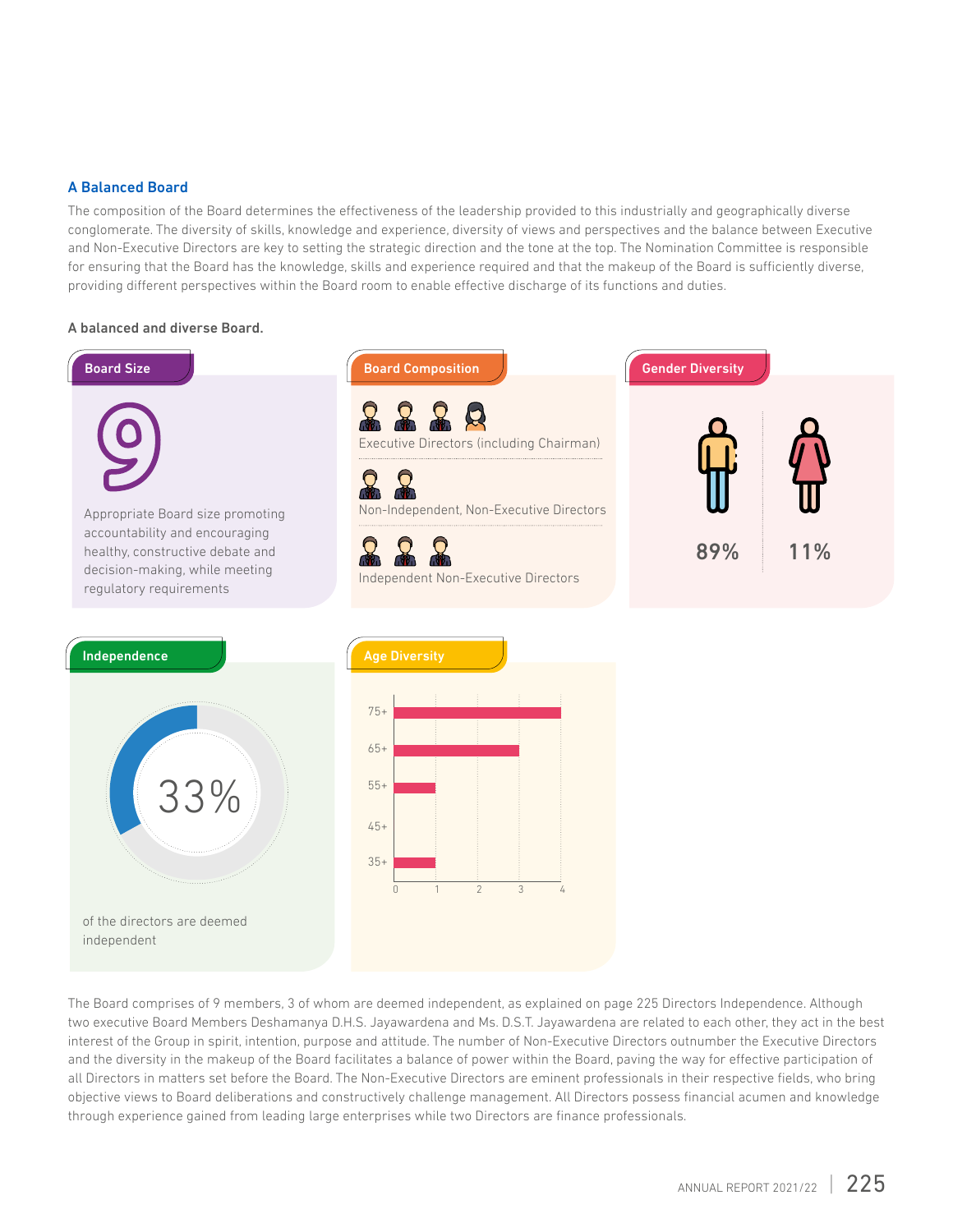#### Board Effectiveness

The Board of Directors provides effective leadership, balancing stakeholder interests to facilitate value creation by the Group, taking into account the business landscape. The key responsibilities of the Board are set out alongside.

#### Board Structures

The Board has set up four Board Sub-Committees with oversight responsibility enabling efficient functioning of the Board. These are as follows:

| <b>Committee</b>                                            | <b>Composition</b>   | <b>Areas of Oversight</b>                                                                                                                                                                                                                                                                                                                                                                                                                                                                                                                                                              |
|-------------------------------------------------------------|----------------------|----------------------------------------------------------------------------------------------------------------------------------------------------------------------------------------------------------------------------------------------------------------------------------------------------------------------------------------------------------------------------------------------------------------------------------------------------------------------------------------------------------------------------------------------------------------------------------------|
| Audit<br>Committee                                          |                      | Risk Management and Internal Control<br>$\rangle$<br>Financial Reporting and Financial Control<br>$\rangle$<br>Internal Audit<br>$\rangle$<br>External Audit including assessing the independence<br>$\rangle\!\rangle$<br>of external auditors<br>Compliance with legal and regulatory requirements<br>$\rangle$                                                                                                                                                                                                                                                                      |
| <b>Related Party</b><br>Transactions<br>Review<br>Committee | $\tilde{\texttt{w}}$ | Review all proposed related party transactions and<br>$\rangle\!\rangle$<br>the post quarter confirmations in accordance with the<br>requirements of the listing rules<br>Recommend appropriate action for compliance in<br>$\rangle\rangle$<br>respect of proposed related party transactions or post<br>quarter confirmations as applicable<br>Annual Review of thresholds of transactions falling<br>under the ambit of Section 9.3.2 of the listing rules<br>based on the available Financial Statements<br>Set out criteria to determine key management<br>$\rangle$<br>personnel |
| Nomination<br>Committee                                     | '₩                   | Evaluating and recommending the appointment/<br>$\rangle\rangle$<br>re-appointment/re-election of Directors to the Board<br>Evaluating and recommending suitable internal and<br>$\rangle$<br>external candidates to higher levels of management<br>Succession planning<br>$\rangle\!\rangle$                                                                                                                                                                                                                                                                                          |
| Remuneration<br>Committee                                   |                      | Determining the remuneration policy of the Directors<br>$\rangle\rangle$<br>and the Management Council<br>Determining the overall individual remuneration<br>$\rangle$<br>packages which includes compensation on<br>termination of employment<br>Evaluating the performance of the Managing<br>$\rangle\rangle$<br>Directors. Executive Directors as well as the individual<br>and collective performance of Directors and Senior<br>Management of the Strategic Business Units.                                                                                                      |

#### Key Responsibilities of the Board

- » Provide strategic direction.
- » Monitor implementation of strategy.
- » Set corporate values and promote ethical behaviour.
- » Establish systems of risk management, internal control and compliance.
- Be responsive to the needs of society.
- » Meet shareholders, employees, and other stakeholder's obligations, balancing their interests in a fair manner.
- » Present a balanced and understandable assessment of the Company's position and prospects.
- Safeguard assets and ensure legitimate use.
- » Ensure succession planning and the continued ability of the Company to operate without any disruption.

Independent Non-Executive Director Non-Executive Director

Executive Director Chairman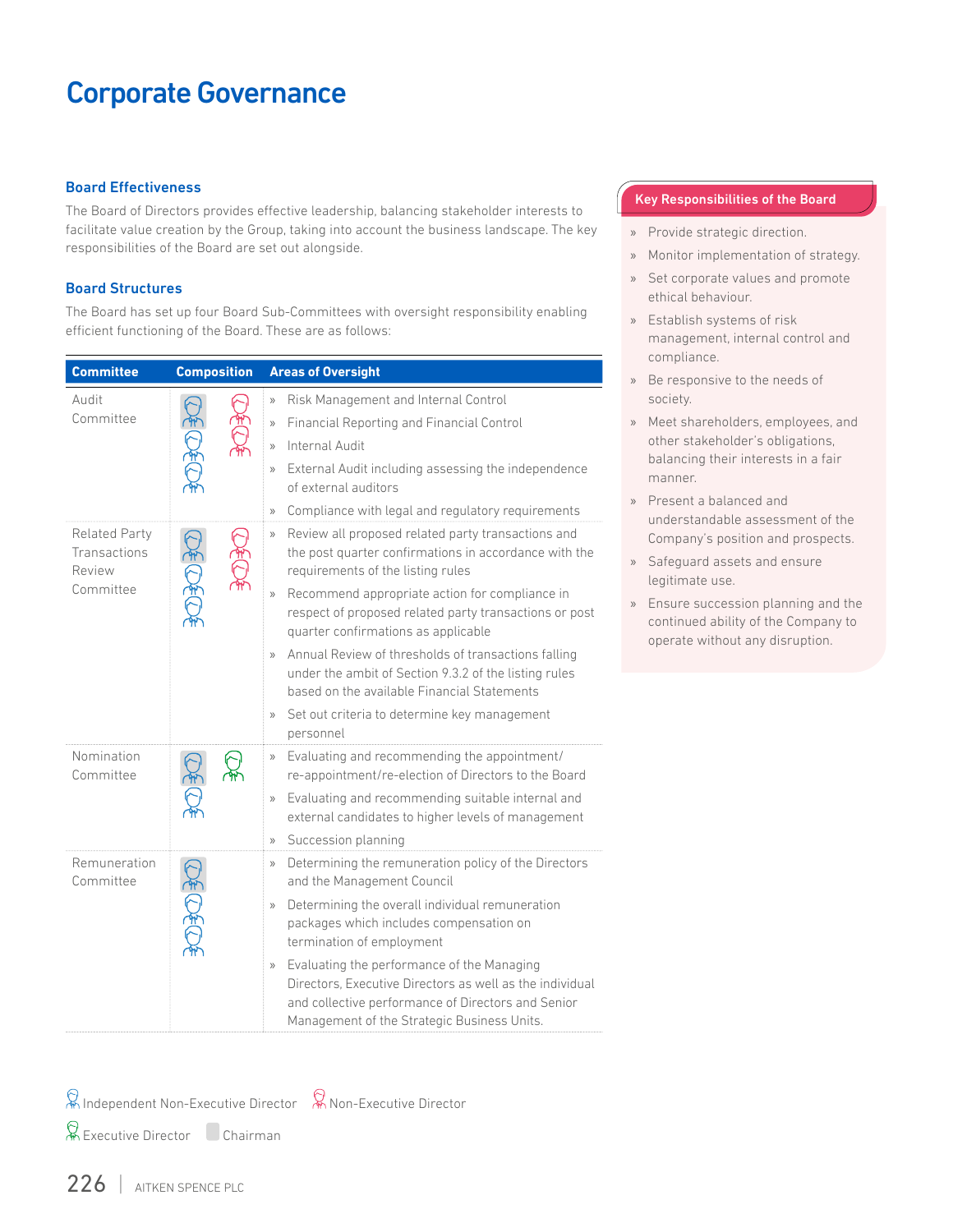#### Executive Structures

The Board has set up three tiers of Executive Committees with oversight responsibility enabling efficient discharge of the executive functions of the Board. These are as follows:

| <b>Executive Committee</b>      | <b>Composition</b>                                    | <b>Areas of Oversight</b>                                    |
|---------------------------------|-------------------------------------------------------|--------------------------------------------------------------|
| <b>Group Supervisory Board</b>  | Dr. M.P. Dissanayake<br>$\rangle$                     | Formulates and oversees the execution of<br>$\rangle$        |
|                                 | Dr. R.M. Fernando<br>$\rangle$                        | strategies within the policy framework set out by            |
|                                 | the Main Board<br>Ms. D.S.T. Jayawardena<br>$\rangle$ |                                                              |
|                                 | Ms. N. Sivapragasam<br>$\rangle$                      |                                                              |
|                                 | (Group Chief Financial Officer)                       |                                                              |
| <b>Group Management Council</b> | MDs/CEOs of the sectors<br>$\rangle$                  | Executes strategies at operational level<br>$\rangle$        |
| Sector Management Committees    | <b>Group Supervisory Board</b><br>$\rangle$           | Monitors and reviews operations at sector level<br>$\rangle$ |
|                                 | Sectoral Managing Director/<br>$\rangle$              |                                                              |
|                                 | Chief Financial Officer of the Sector                 |                                                              |
|                                 | Senior Sectoral Management Team<br>$\rangle$          |                                                              |
|                                 | Selected Members from the Cross                       |                                                              |
|                                 | Functional Senior Management Team                     |                                                              |

#### Integration of ESG

Dr. R.M. Fernando is the Director in charge of sustainability and has represented sustainability on the Main Board since the Group formally introduced environmental and social sustainability as an operational priority to the Group. The Group Sustainability Division is a dedicated team in the Company reporting directly to Dr. R.M. Fernando to set policies and procedures and manage the ESG performance across the Group. The Group has segmental sustainability teams, each led by a team leader who is above manager grade, with diverse, cross functional team members supporting sustainability activities of the companies. These team leaders form the Aitken Spence Sustainability Team that works with the Group Sustainability Division.

#### Framework

Aitken Spence utilises a systemic approach to integrate environmental and social governance within the Group's operations. This process is explained earlier in this report. Refer to *'The Aitken Spence Strategy for Sustainability' for more details.* 

Formally rolled out in 2005/2006, this strategy has been continually reviewed and improved upon over the years to ensure our changing sustainability priorities (material topics) are included and integrated in the implementation frameworks.

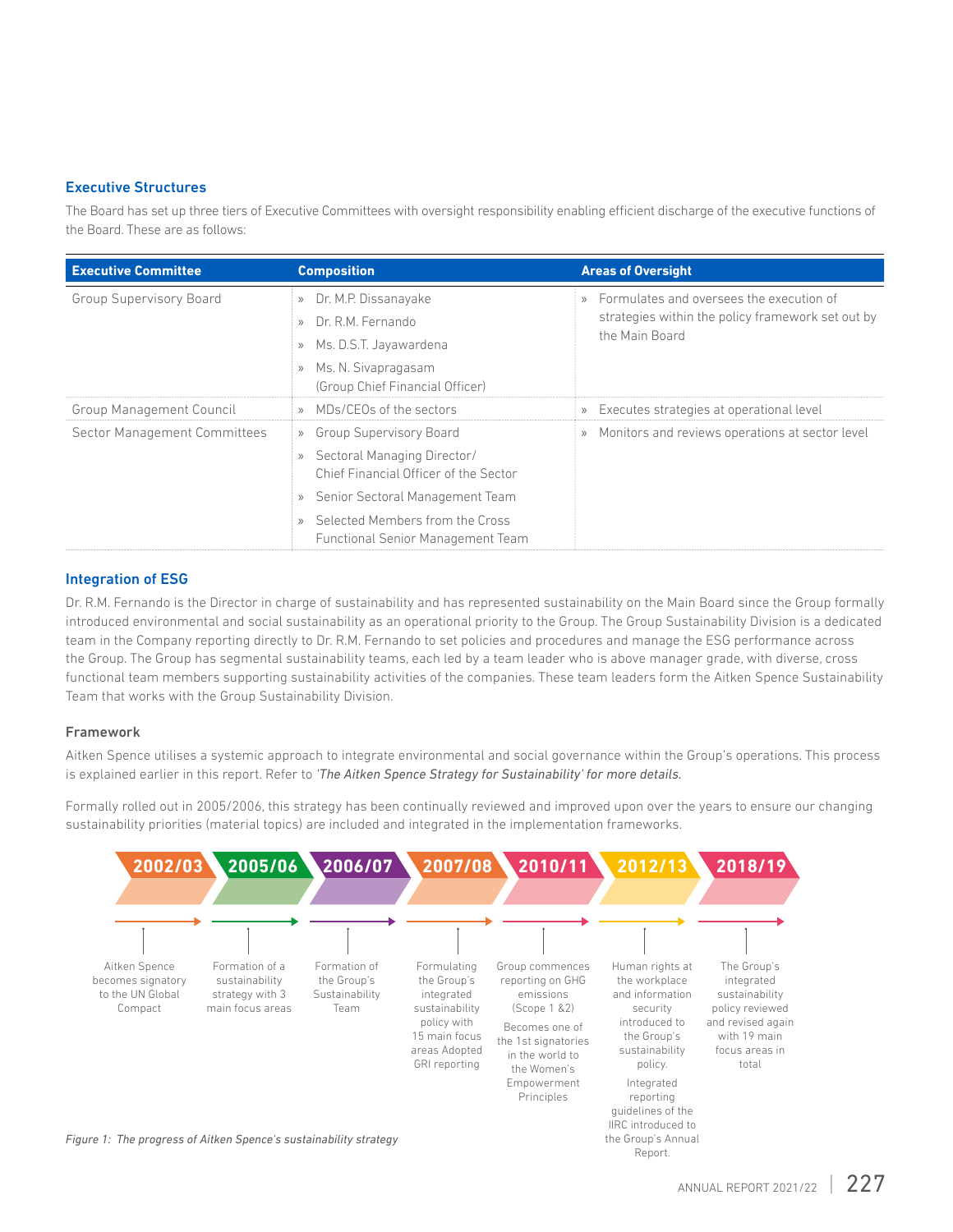To pick our operational priorities, Aitken Spence is guided by stakeholder feedback, internal reviews, and local/ global development priorities. We strive to strike a balance between social, environmental and economic priorities to achieve the best probable outcomes for our stakeholders.



*Figure 2 SDGs the Aitken Spence Group has aligned operational targets with (SBUs of the company have also picked other SDGs where they realised scope to contribute)*

- » United Nations Global Compact (UNGC); signatory since 2002. Aitken Spence marks 20 years of engagement with the UNGC on 28 May 2022.
	- We are a member of the Global Compact Sri Lanka Network Steering Committee since inception and are also members of the Board of Management
	- Aitken Spence leads the Business & Human Rights Working Group in the UNGC Local Network Sri Lanka
	- Member of the Climate Ambitions Accelerator Programme to fast-track corporate action towards climate change mitigation
- » Women's Empowerment Principles of UNGC and UN Women, signatory since 2011
	- Aitken Spence is one of the first signatories in the world to the Women's Empowerment Principles and works to internalise the principles within the Group's operational policies and procedures
	- Aitken Spence is a member of the Gender & Diversity Working Group in the UN Global Compact Local Network Sri Lanka
	- A participant of the Target Gender Equality and Climate Ambitions accelerator programmes of the UN Global Compact
- » A Pioneering Partner and a member of the Board of Directors of CSR Sri Lanka
- » A member of the Asia Pacific Alliance for Disaster Management
- » The Group aligns our disclosures on non-financial information with the Standards of the Global Reporting Initiative

Our performance over the year bears witness to our success in achieving these objectives

#### Structure

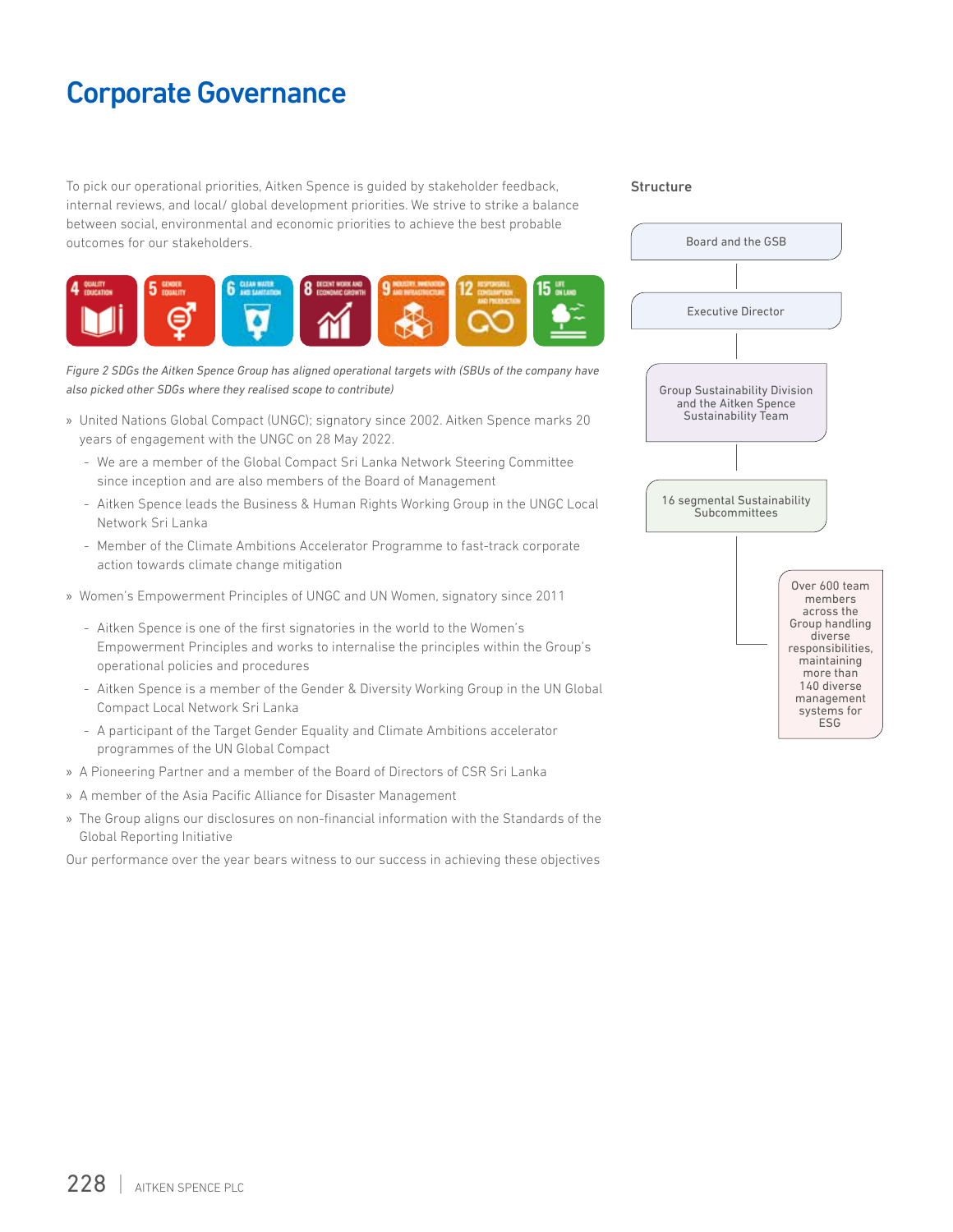#### Roles & Responsibilities

Roles of Chairman and Deputy Chairman & Managing Director are segregated strengthening Board balance. Roles and responsibilities of the C-Suite are clearly defined by mandates and job descriptions and by which means authority is delegated and accountability established.

#### Role

» Leads the Board, preserving good corporate governance and ensuring that the Board works effectively.

#### **Responsibilities**

- » Setting the Board's annual work plan and the agendas.
- » Building and maintaining stakeholder trust and confidence.
- » Ensuring effective participation of all Board members during Board Meetings.
- » Monitoring the effectiveness of the Board.

#### Chairman Deputy Chairman & Managing Director

#### Role

» Accountable for implementation of strategic plan and driving performance.

#### **Responsibilities**

- » Appointing and ensuring proper succession planning of the corporate management team and assessing their performance.
- » Developing the Company's strategy for consideration and approval by the Board.
- » Developing and recommending to the Board budgets supporting the Company's long-term strategy.
- » Setting the Board agenda in consultation with the Chairman and assisted by the Company Secretaries.
- » Monitoring and reporting to the Board on the performance of the Company and its compliance with applicable laws and Corporate Governance principles.
- » Establishing an organisational structure for the Company which is appropriate for the execution of strategy.
- » Ensuring a culture that is based on the Company's values.
- » Ensuring that the Company operates within the approved risk appetite.

The office of the Company Secretaries is integral to the effective functioning of the Board. Aitken Spence Corporate Finance (Private) Limited acts as the Secretaries to the Board and guides the Board on discharging its duties and responsibilities, promoting best practices in Corporate Governance. All Directors have access to the advice and services of the Secretaries as necessary. The Secretaries maintain minutes of Board Meetings, which are open for inspection by any Director. Appointment and removal of the Company Secretaries is a matter for the Board as a whole.

#### Company Secretaries

Responsibilities of the Company Secretaries include:

- » Ensuring the conduct of Board and General Meetings in accordance with the Articles of Association and relevant legislation.
- » Maintaining statutory registers and the Minutes of Board Meetings, General Meetings and of the sub-committee meetings.
- » Prompt communication to regulators and shareholders.
- » Filing statutory returns and facilitating access to legal advice in consultation with the Board, where necessary.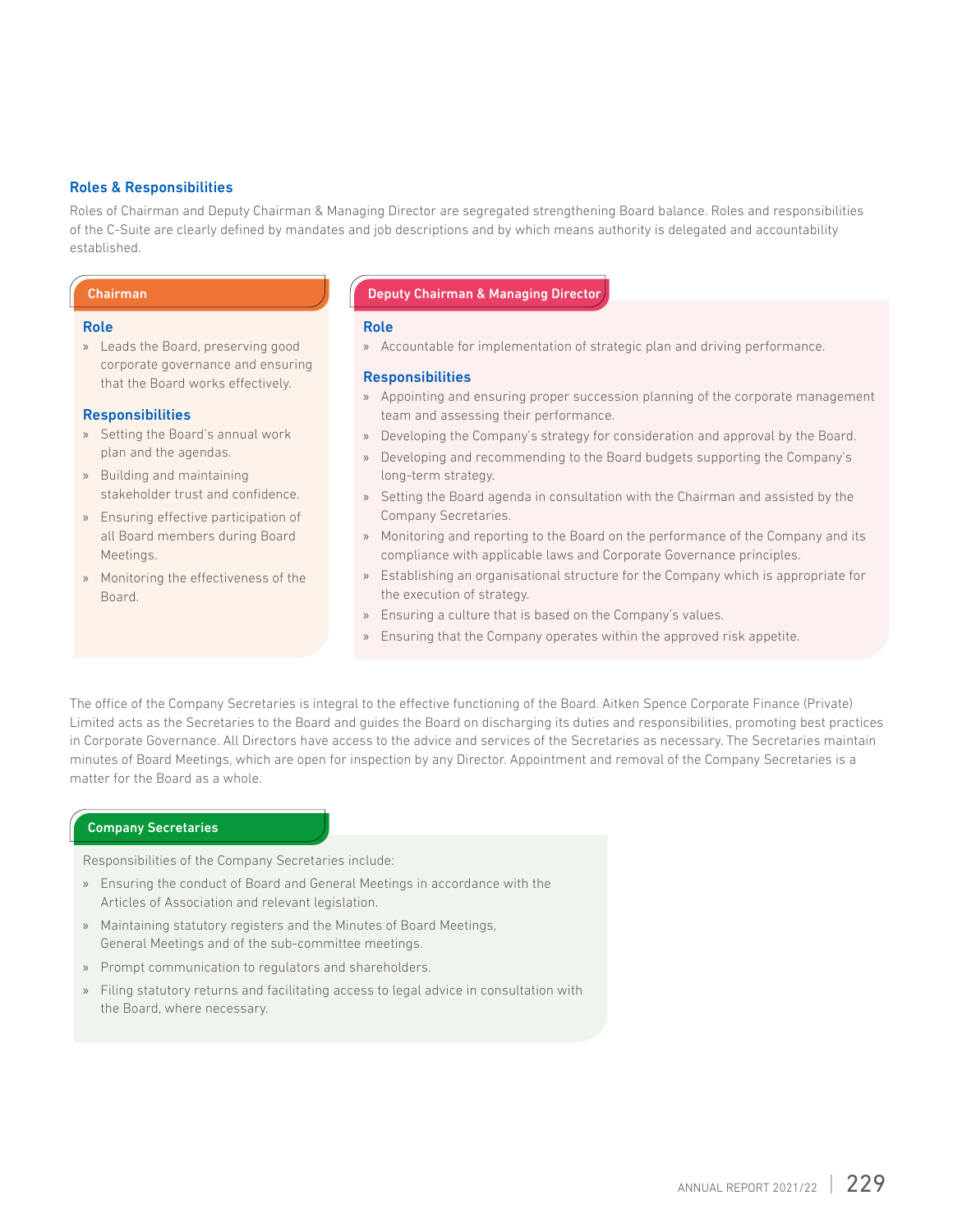#### Determining Independence of Directors

There are three Independent Non-Executive Directors and their independence has been determined in accordance with the provisions in the Listing Rules of the Colombo Stock Exchange. The process for determining the independence of Directors and the conclusions are set out below.

Independence is determined against criteria as set out in the Listing Rules of the Colombo Stock Exchange and in compliance with schedule K of the Code of Best Practice on Corporate Governance 2017, issued by the Institute of Chartered Accountants of Sri Lanka.

### Definition Assessment Assessment Assessment Assessment Outcome

- » Independent assessment of Directors is conducted annually by the Board, based on annual declaration and other information submitted by the Non-Executive Directors.
- » The Board discusses the possibility of any impairment of Directors' independence due to extended Board tenures, and collectively evaluates the reelection of such Board members.

- » The Board is satisfied that there are no relationships or circumstances likely to affect or appear to affect, Directors' judgement during the year under review.
- » The Board believes the independency of Mr G.C. Wickremasinghe, Mr C.H. Gomez and Mr. R.N. Asirwatham is not compromised despite them being on the Board for a period exceeding nine years from the date of the first appointment, as explained below.

#### Mr. G.C. Wickremasinghe

Has served as a Board Member of Aitken Spence for over nine years and was also an Executive Director on the Board prior to the assumption of duties as a Non-Executive Director. The Board having considered the above facts is of the view that the period of service and the Executive Directorship previously held by him do not compromise his independence and objectivity in discharging his functions as a Director and therefore determined that Mr. Wickremasinghe is 'independent' as per the Listing Rules.

#### Mr. C.H. Gomez

The Board is of the view that the period of service of Mr. C.H. Gomez as a Board Member, which exceeds nine years does not compromise his independence and objectivity in discharging his functions as a Director. Therefore, the Board determined that Mr. Gomez is 'independent' as per the Listing Rules.

#### Mr. R.N. Asirwatham

The Board is of the view that the period of service of Mr. R.N. Asirwatham which exceeds nine years, does not compromise his independence and objectivity in discharging his functions as a Director. Therefore, the Board determined that Mr. Asirwatham is 'independent' as per the Listing Rules.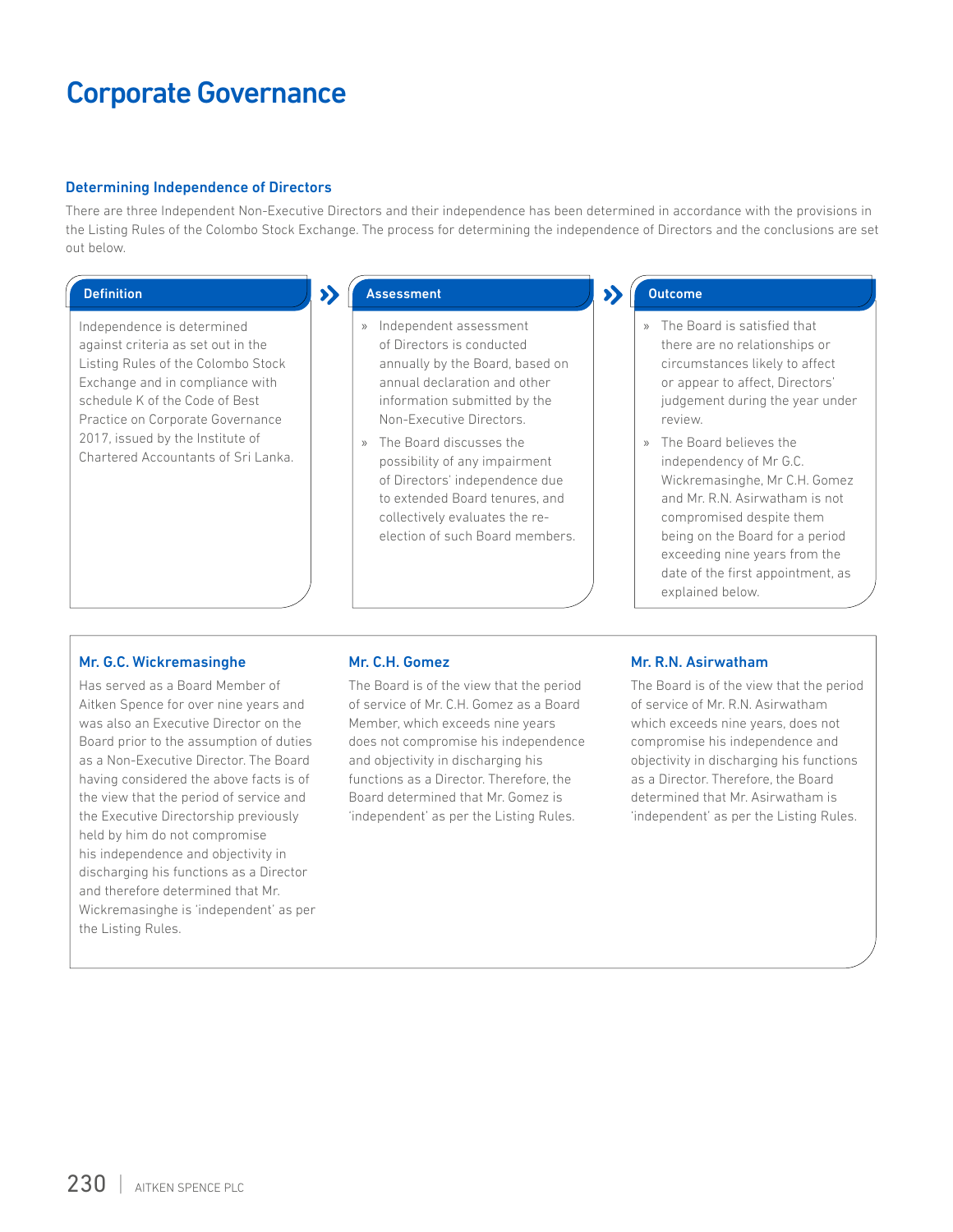#### Meetings & Minutes

Board meetings are held quarterly with the flexibility to arrange additional meetings when required. Four meetings were held during the year. A hybrid model using videoconferencing facilities was adopted, facilitating meetings to be held as planned.

An annual calendar with tentative dates for Board and Sub-committee meetings for the following year is tabled at the last Board meeting of the year allowing members to plan their commitments.

The Deputy Chairman & Managing Director in consultation with the Chairman sets the Board agenda, assisted by the Company Secretaries. Board agendas ensure that the Board spends sufficient time considering matters critical to the Group's success, as well as compliance, risk and administrative matters. Subcommittee agendas are set in consultation with the respective Chairs by the Company Secretaries. Meeting agendas and papers for Board and Committee meetings are made available to the Directors at least seven days before the meeting allowing members sufficient time to review the papers and obtain clarifications in preparation for the meeting.



#### Focus Areas in 2021/2022

| <b>Strategy &amp;</b><br><b>Business</b>                                                                                                                                                                                                                         | <b>Risk &amp; Oversight</b>                                                                                                                                                                                                                                                      | <b>Governance</b>                                                                                                                                                                                                                                                                               | <b>Stakeholder</b><br><b>Engagement</b>                                                                                                                                                                                                       | <b>Financial</b><br><b>Performance</b>                                                                                                                                                                                                            |
|------------------------------------------------------------------------------------------------------------------------------------------------------------------------------------------------------------------------------------------------------------------|----------------------------------------------------------------------------------------------------------------------------------------------------------------------------------------------------------------------------------------------------------------------------------|-------------------------------------------------------------------------------------------------------------------------------------------------------------------------------------------------------------------------------------------------------------------------------------------------|-----------------------------------------------------------------------------------------------------------------------------------------------------------------------------------------------------------------------------------------------|---------------------------------------------------------------------------------------------------------------------------------------------------------------------------------------------------------------------------------------------------|
| » Approval of the<br>Corporate strategic<br>plan<br>Reviewing progress<br>$\rangle$<br>against plans<br>Review and<br>$\gg$<br>approval of<br>potential<br>investments and<br>acquisitions<br>» Monitoring<br>progress of Group<br>digitalisation<br>initiatives | Review of Group<br>$\rangle$<br>risks including<br>impacts from a<br>volatile operating<br>environment<br>and adequacy of<br>mitigatory actions<br>Optimising the<br>$\rangle$<br>internal control<br>framework<br>Balance sheet<br>$\mathcal{V}$<br>and liquidity<br>management | » Review of<br>additional support<br>to be provided to<br>different groups<br>of stakeholders<br>affected by the<br>pandemic and<br>economic challenges<br>Review of policy<br>$\rangle$<br>frameworks<br>» Succession planning<br>» Approval of<br>Remuneration<br>structures for<br>2022/2023 | » Review of<br>stakehareholder<br>communications<br>and engagement<br>initiatives, in setting<br>strategy and<br>buidling brand<br>» Ensuring timely<br>disclosures in line<br>with CSE Listing<br>Rules<br>» Approval of<br>dividend payment | » Financial impact<br>from adverse<br>operating conditions<br>» Approval of<br><b>Quarterly Financial</b><br><b>Statements</b><br>» Approval of<br>2021/2022<br>Financial<br>Statements and<br>Annual Report<br>» Approval of<br>2022/2023 budget |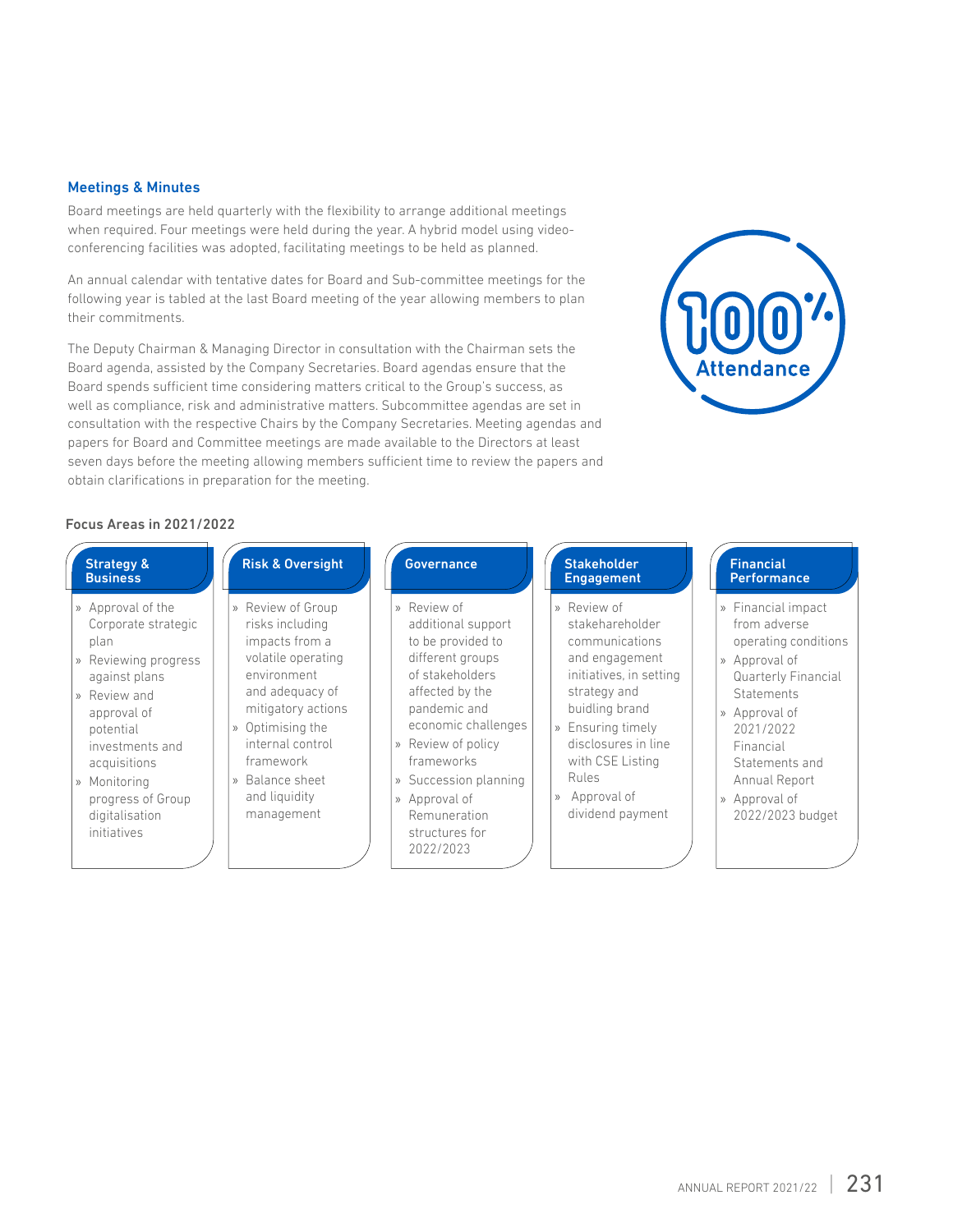Attendance at meetings by Board members is given below:

| Name of Director                           | <b>Director</b> | Appointment to | <b>Meeting Attendance</b> |                          |                                                                |                                  |                                |
|--------------------------------------------|-----------------|----------------|---------------------------|--------------------------|----------------------------------------------------------------|----------------------------------|--------------------------------|
|                                            | <b>Status</b>   | the Board      | <b>Board</b>              | Audit<br>Committee       | <b>Related Party</b><br><b>Transaction Review</b><br>Committee | <b>Remuneration</b><br>Committee | <b>Nomination</b><br>Committee |
| Deshamanya D.H.S. Jayawardena              | ED              | April 2000     | 4/4                       |                          |                                                                |                                  | 1/1                            |
| Dr. M.P. Dissanayake                       | <b>ED</b>       | March 2019     | 4/4                       |                          |                                                                |                                  |                                |
| Dr. R.M. Fernando                          | <b>ED</b>       | April 2005     | 4/4                       |                          |                                                                |                                  |                                |
| Ms. D.S.T. Jayawardena                     | <b>ED</b>       | December 2013  | 4/4                       |                          |                                                                |                                  |                                |
| Mr. J.M.S. Brito                           | <b>NED</b>      | April 2000     | 4/4                       | 10/12                    | 3/4                                                            |                                  |                                |
| Mr. G.C. Wickremasinghe                    | <b>INED</b>     | April 1972     | 4/4                       | 12/12                    | 4/4                                                            | $C - 1/1$                        | $C - 1/1$                      |
| Mr. R.N. Asirwatham                        | <b>INED</b>     | September 2009 | 4/4                       | $C - 12/12$              | $C - 4/4$                                                      | 1/1                              | 1/1                            |
| Mr. C.H. Gomez                             | <b>INED</b>     | May 2002       | 4/4                       | 4/12                     | $\overline{\phantom{a}}$                                       |                                  |                                |
| Mr. N. J. de S. Deva Aditya                | <b>NED</b>      | September 2006 | 4/4                       | $\overline{\phantom{a}}$ | $\overline{\phantom{a}}$                                       |                                  |                                |
| Mr. A.L. Gooneratne                        | <b>NED</b>      | May 2012       | $\overline{\phantom{a}}$  | 11/12                    | 4/4                                                            |                                  |                                |
| (Alternate to Mr. N. J. de S. Deva Aditya) |                 |                |                           |                          |                                                                |                                  |                                |

*INED - Independent Non-Executive Director NED- Non-Executive Director ED - Executive Director C- Chairman*

#### Resolutions by Circulation

Urgent matters may be determined by circulation of resolutions in accordance with the Articles of Association of the Company. Approval of such resolutions must be unanimous. Additionally, if a single Director deems it necessary that such resolution must be decided at a Board meeting and not by circulation, the Chairman shall put the resolution to be decided in a meeting.

#### Board Minutes

The Company Secretaries maintain minutes of Board and Sub-Committee proceedings. Minutes of meetings are sent to the respective Chairman for approval and then circulated to the Directors or Sub-Committee members within two weeks of the meeting. The minutes are signed by the Chairman of the Board and Chairman of the Sub-Committees upon confirmation at the next meeting.

Directors' concerns regarding matters which are not resolved unanimously are recorded in the minutes.

#### Provision of Information

Board and Sub-Committee members receive the relevant papers one week prior to the meeting allowing sufficient time for preparation. They are also encouraged to seek clarification from the Key Management Personnel on relevant matters as required for the exercise of their independent judgement.

Deputy Chairman & Managing Director briefs the Board on the business operations, financial performance, industry trends and developments. Heads of Departments / Key Management Personnel (KMP) are invited to attend Board meetings to discuss relevant areas of business. Management is encouraged to be open and transparent with the Board and draw attention to any matters of concern in a timely manner.

#### Updating Directors Absent from **Meeting**

Any Director who does not attend a meeting is updated on proceedings prior to the next meeting through:

- » Formally documented minutes of the meetings.
- » By clarifying matters from the Company Secretaries or discussion with the Chairman or the Deputy Chairman & Managing Director on a later date.
- » Separate discussions prior to the meeting regarding matters arising from the previous meeting.

The Company Secretaries maintain all past minutes and Board papers and the same are accessible to the Directors.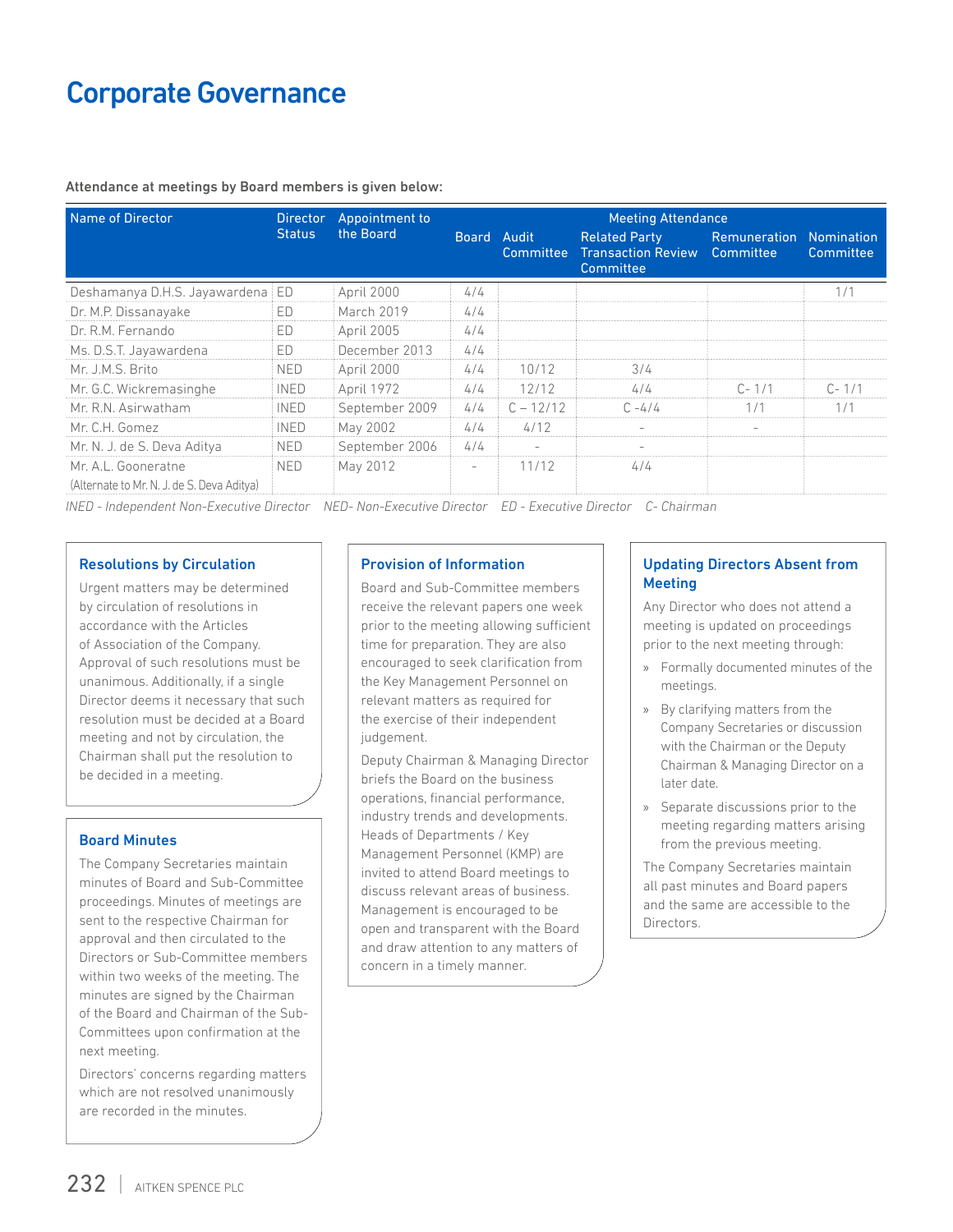#### Appointment, Re-appointment, Re-Election, Retirement and Resignation of Directors

Appointment, re-appointment, re-election, retirement and resignation of Directors allow for the introduction of members with new skills, insights, and perspectives, while retaining valuable industry knowledge and maintaining continuity. The possibility of any impairment of Directors' independence due to extended Board tenures, is discussed and evaluated by the Board prior to nomination of Board members for re-election.

#### **Appointments**

- » Directors are appointed by the shareholders at the Annual General Meeting, following a formal and transparent process and based on recommendations made by the Board of Directors.
- » The Nomination Committee makes recommendations to the Board in this regard having considered the combined knowledge, experience and diversity of the Board in relation to the Company's strategic plans and any gaps thereof.
- » The possibility of any impairment of Directors' independence due to extended Board tenures, is discussed and evaluated by the Board, prior to nomination of Board members for reelection/re-appointment as the case may be.
- » Appointments are communicated to the CSE and shareholders through press releases and include a brief resume of the Director.

#### Re-election/Re-appointment

- » In compliance with the Articles of Association of the Company, 1/3 of the Directors excluding the Chairman, Chief Executive Officer, Managing Director retire from office at each Annual General Meeting. The Directors to retire in every year shall be those who are subject to retirement by rotation, have been the longest in office since their last election or appointment.
- » These Directors are eligible to stand for re-election by the shareholders at the Annual General Meeting.
- » The Nomination Committee recommends the Directors for reelection/re-appointment, and are approve by the Board.
- » A Director appointed by the Board to fill a casual vacancy arisen since the previous AGM, will offer himself/herself for election at the next AGM.

#### Retirement/Resignation & Director Tenure

» Resignations or removal, if any, of Directors and the reasons are promptly informed to the CSE.

#### Succession Planning

- » The Board is assisted by the Nomination Committee in identifying suitable candidates and developing succession plans for the Board, Deputy Chairman & Managing Director and Executive Directors to ensure business continuity.
- » The Nomination Committee and the Board consider the size of the Board, business needs, skill gaps and attributes required, and availability of talent in reviewing the adequacy of succession plans.

#### Induction to the Board

On appointment, Directors are taken through a formal and tailored induction programme coordinated by the Deputy Chairman & Managing Director, where they are apprised of the Group values and culture, its operating model, policies, governance framework and processes, Group Code of Ethics and Professional

Conduct and operational strategies of the Group. Directors are availed the opportunity to have one-on-one meetings with the management of each subsidiary, visit sites/factories/hotels where appropriate. There were no new appointments during the year.

#### Directors Interests and Related Party **Transactions**

Directors are required to declare their business interests at appointment and quarterly thereafter. These details are maintained in a Register by Company Secretaries and tabled at the next Board meeting. The Register is available for inspection in terms of the Companies Act.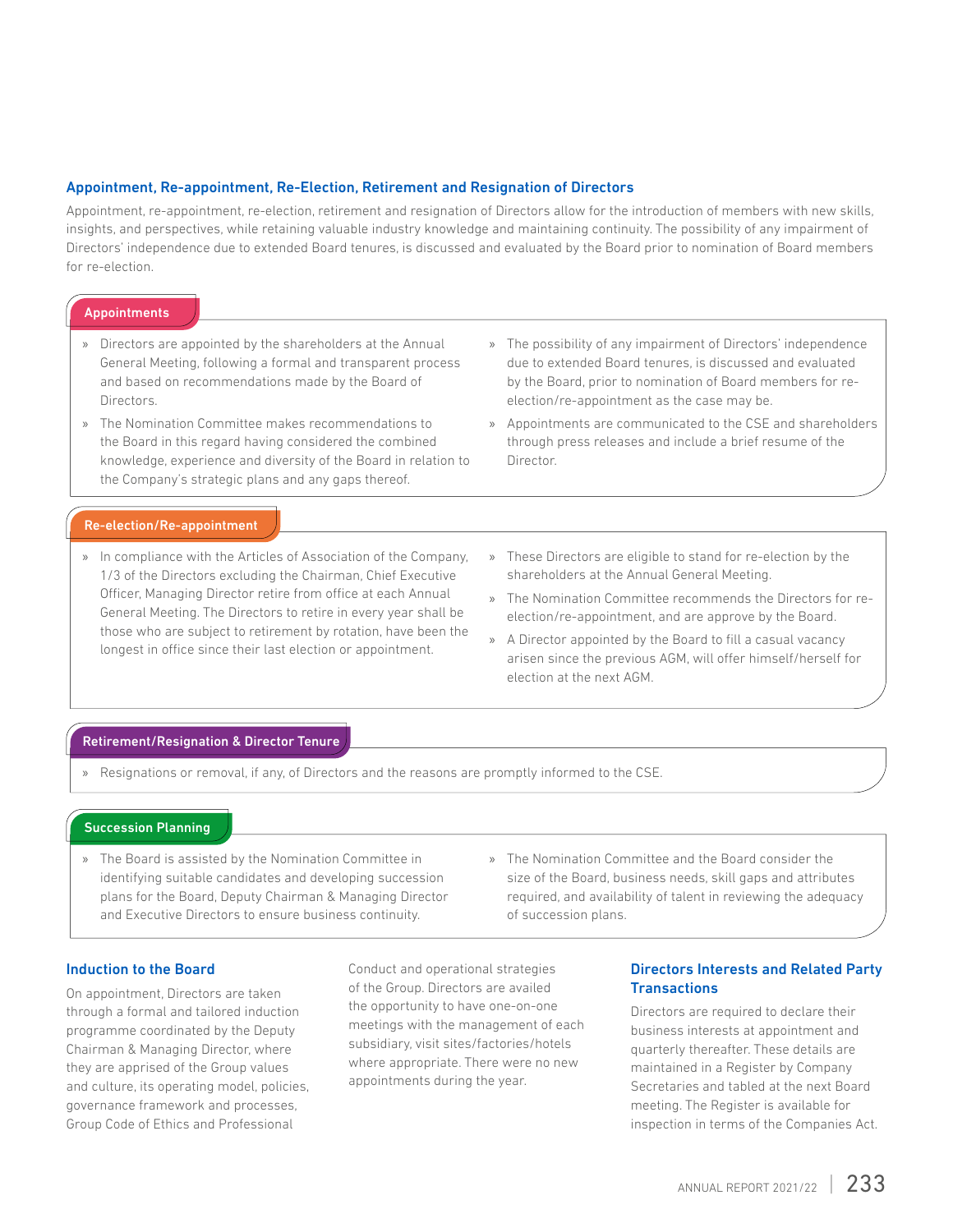Directors have no direct or indirect interest in a contract or a proposed contract with the Company other than those disclosed on pages 374 to 379.

The Related Party Transactions Review Committee considers all transactions that require approval, in compliance with the regulations, ensuring transactions are conducted in a fair manner, balancing interests of all key stakeholders. Related party transactions are disclosed in note 42 to the financial statements on pages 374 to 379.

#### Managing Conflicts of Interest

A Director or KMP is prohibited from using his or her position, or confidential or price- sensitive information, for personal benefit or benefit of any third party, whether financially or otherwise. Directors notify the Board promptly of any conflicts of interest they may have in relation to particular items of business or other Directorships. Directors excuse themselves from the Meeting when the Board considers matters in which a conflict may arise and do not participate in the decision making process related to such matter.

#### Knowledge Development

Directors are kept abreast of applicable legislation and regulation, relevant sector developments and changes in the risk and general business environment by executive management on an on- going basis. Directors undertake training and professional development as they consider necessary, in their personal capacity. Other training and continuous professional development undertaken includes attending seminars, workshops, conferences and reading regulatory updates etc. Directors are entitled to seek independent professional advice coordinated through the Company Secretaries at the expense of the Company.

#### Appraisal of Executive Directors

Performance of the Deputy Chairman & Managing Director and other Executive Directors are assessed at the end of each financial year against financial and nonfinancial objectives set out in consultation with the Board at the commencement of every financial year. The evaluation is carried out by the Chairman, considering the operating environment. Areas identified for improvement are communicated to the respective Director, including training needs and skills and knowledge gaps.

#### Responsible and Fair Remuneration

Remuneration is revised in accordance with approved remuneration policy which includes fixed and variable components. The variable criteria is based on performance of the entity and the person and takes into account the operating landscape. The Board strives to ensure that remuneration is fair and transparent, promoting positive outcomes aligned with legitimate expectations of all stakeholders.

#### Remuneration Policy

Remuneration of Executive Directors and KMPs is linked to sustainable value creation objectives in line with the Group's strategy and is based on clear performance targets that have adequate stretch and market benchmarking.

The Remuneration Committee (RC) in consultation with the Chairman and Deputy Chairman & Managing Director is responsible for making recommendations to the Board regarding the remuneration of the Executive Directors and KMP. For further information, please refer Report of the Remuneration Committee and Terms of Reference.

The Board as a whole determines the remuneration of the Non-Executive Directors (NED's). NEDs are remunerated based on their attendance at Board and/

or Committee meetings. Remuneration for NEDs reflects the time commitment and responsibilities of their role, taking into consideration market practices. They do not receive any performance related / incentive payments. Services of HR professionals are sought when required, by the Board and RC in discharging their responsibilities.

#### Level and Make Up of Remuneration

The Remuneration packages are designed to attract eminent professionals as Executive Directors with the requisite skills and experience. Remuneration is structured taking into consideration performance and risk factors entailed in the job and aligned to corporate and individual performance.

Remuneration of Executive Directors are compliant with the provisions of Schedule E of the Code of Best Practice on Corporate Governance 2017, issued by the Institute of Chartered Accountants of Sri Lanka and comprises two components, fixed remuneration and variable remuneration comprising of an annual performance bonus. No special early termination clauses are included in the contract of employment of Executive Directors that would entitle them to extra compensation. However, such compensation, if any, would be determined by the Board of Directors.

The aggregate remuneration paid to Directors in FY 2021/2022 is Rs. 201.5 Mn.

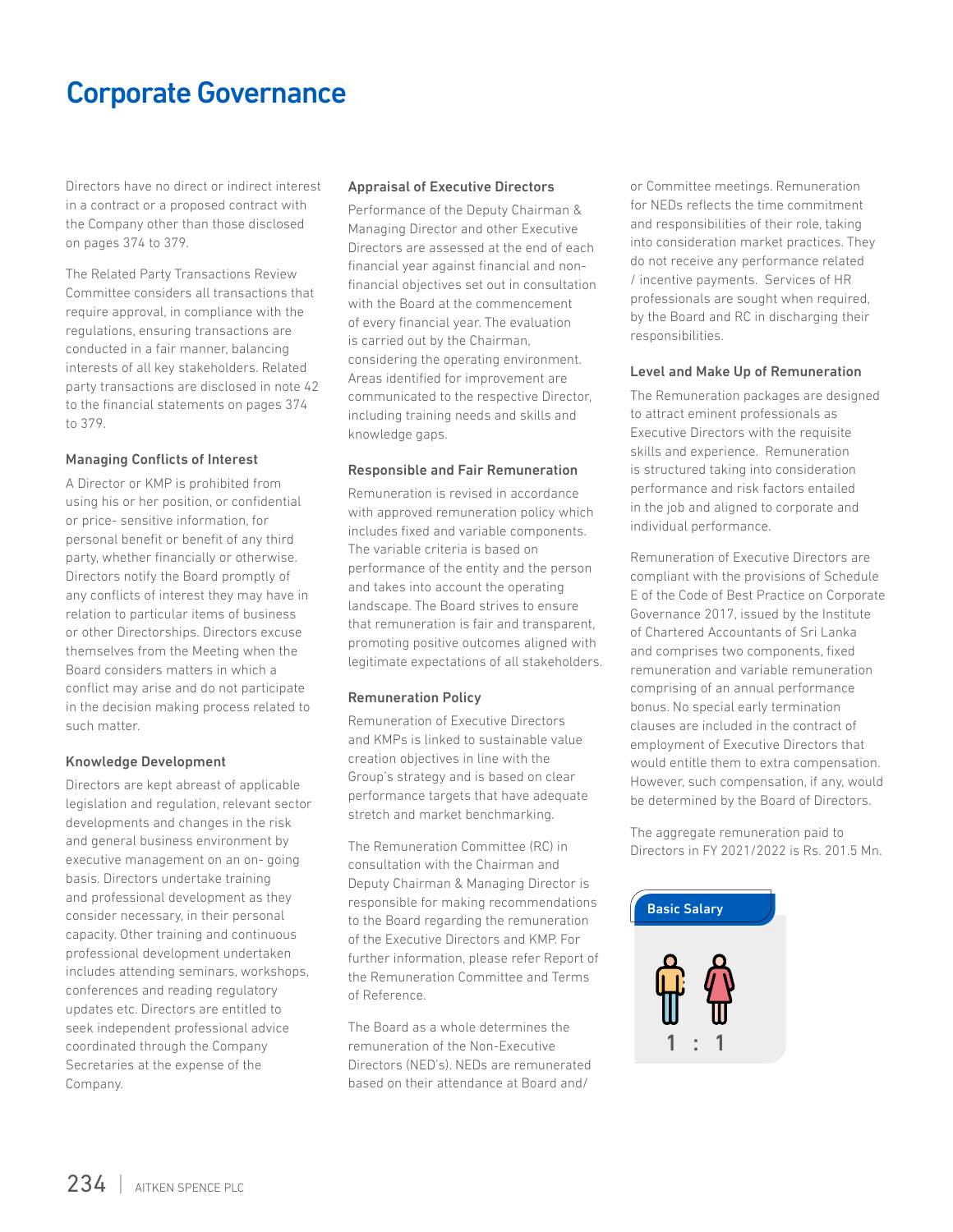#### Policy Framework for Gender Parity

- » Equality and Diversity Policy
- » Employee Recognition and Rewards Policy
- » Anti-Harassment Policy
- » Anti-corruption addressed through the Code of Ethics & Professional Conduct
- » Grievance Handling Policy
- » Whistleblowing Policy
- » Management and Resolution of Complaints Policy
- » Group's Integrated Sustainability Policy. Human Rights Policy is a part of the same.
- » Health & Safety Policy
- » Code of Ethics & Professional Conduct

*Refer gender parity report on*  (B *page 170 for more details.*

#### Gender Parity

The Group has been at the forefront of women empowerment in Sri Lanka actively supporting women's advancement and forging gender parity. A framework of policies clearly articulate the Board's intentions and expectations in this regard as set out below.

Refer Human Capital Report on page 156 which highlights the policies pertaining

#### **IT Governance Policy Framework**

» ISO 27001:2013

to recruitment, training needs, career progression, etc. which are in place to afford equal opportunity devoid of gender disparity and any other form of discrimination upholding our commitment on Diversity & Inclusion and human rights of all stakeholders

#### Digital Governance

Digitalisation of the Group's key processes was critical for business continuity during 2020 and 2021 as the prolonged duration of the pandemic caused intermittent lockdowns. This in turn necessitated remote access to all systems with sufficient safeguards to secure the Group from increasingly sophisticated cyberattacks. Accordingly, digital governance became a key area of focus requiring allocation of sufficient resources and strengthening the skills and expertise within the Group.

The Group embarked on an ambitious intelligent automation programme with the introduction of Semi-Virtual Mobility (SVM), to develop digital capabilities and new platforms that deliver exceptional client and employee experiences, driving triple bottom line growth. The Board of Directors has engaged Deloitte Singapore as consultants for the completed first phase of the Robotic Process Automation (RPA) project. Many IOT supporting programs, including smart cameras for the logistics sector and autonomous environmental

control in the data centre, will be part of the intelligent automation drive, which will assist the Group businesses to become future ready.

The IT policies were reviewed and enhanced to meet a higher level of protection for its information assets and operational systems. Additional investments in this regard were also approved in view of higher threat levels. The Board continues to receive regular updates on the progress of digitalisation projects and cybersecurity by the centralised Group IT Services team which reports more frequently to the Management Council and the Group Supervisory Board. Aitken Spence Group IT is ISO 27001:2013 accredited for processes and information security.

During the year, the Group IT Department assessed the vulnerability of the Group's systems, technology and information related risks associated with Aitken Spence's remote access strategy. Information technology and cyber security governance are recurring items at Audit Committee meetings. Matters are escalated to the Board where deemed necessary considering risk, impact, and other prudential measures.

#### **Digitalisation of the Group**

- » Digital competency development
	- Readiness assessments
	- Digital upskilling and tools usage
- » Digitisation of paper based workflows
- » Intelligent automation
	- RPA
	- Workflow automations
	- Intelligent document and image processing
- » Autonomous applications
	- Next Gen ERP rollout
	- Integrations and APIS
	- Seamless Frontend Automations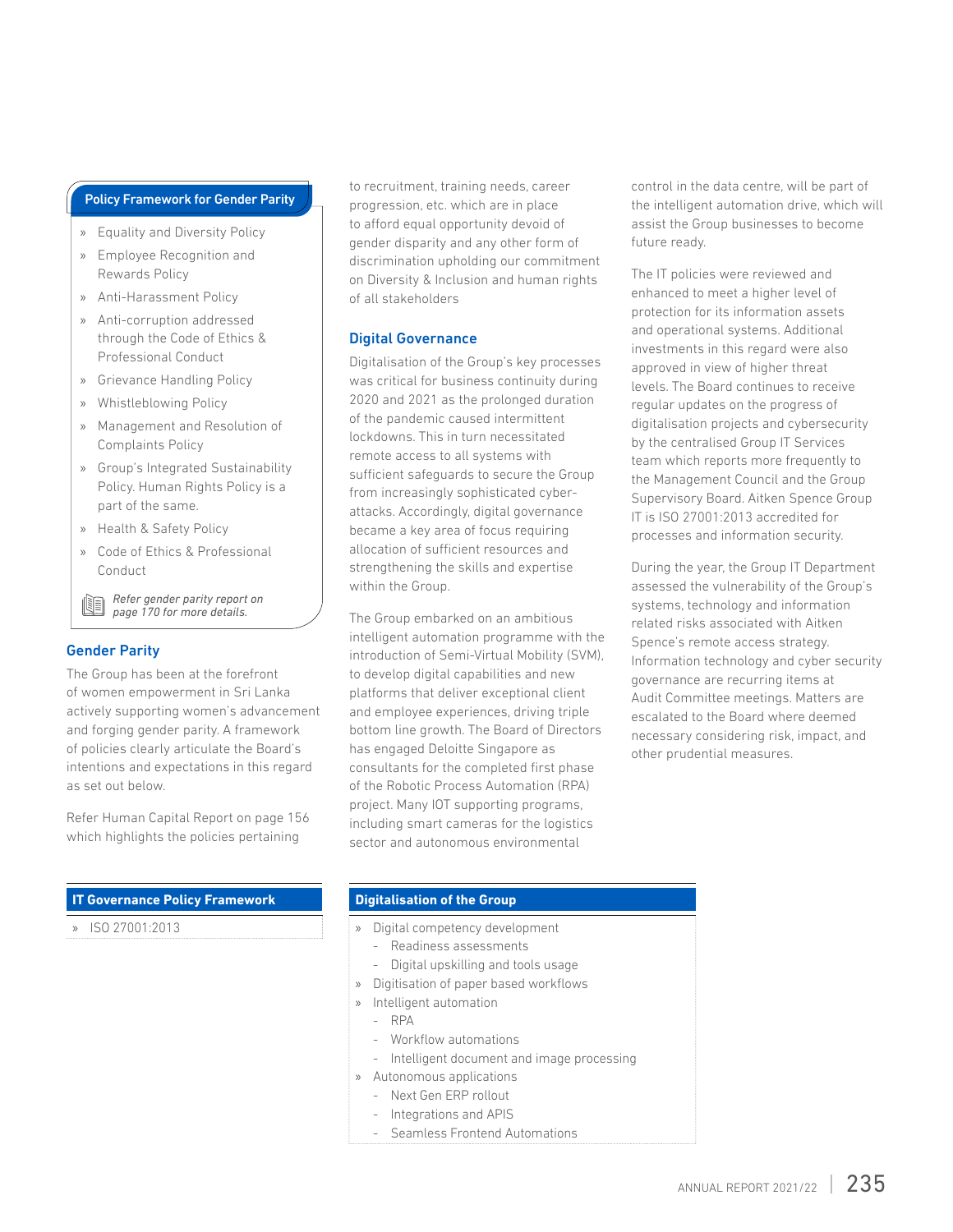#### Risk Management

The Board is responsible for setting in place processes to identify, measure, monitor and mitigate or manage risks. As a conglomerate, Aitken Spence needs to monitor a large number of risks due to its industrial and geographic diversity. A dedicated Internal Audit Department reviews risk exposures received from the sectors to assess the Group's overall risk profile. The Department constructively challenges the sectors and moderates the assessment process, strengthening the reliability of the same. The risk profiles are reviewed by the Group Management Council and the Supervisory Board prior to submission to the Audit Committee who are tasked with the detailed review of Group risks. The Risk Management Report on page 257 provides further information in this regard.

#### Internal Controls

Putting in place a comprehensive system of internal controls is a key responsibility of the Board of Directors. Accordingly, the Board has set in place an internal control system to safeguard shareholder interests and the assets of the Company while also ensuring that the financial and non-financial information used by the Group for monitoring performance and decision making is reliable. These systems cover all controls, including financial and operational compliance, assessment of all operations to eliminate risk of fraud and corruption and are monitored and regularly reviewed for effectiveness by the Board. The Board and Audit Committee increased their vigilance over internal controls due to the sudden changes required to transition to remote working and the accelerated automation of key processes.

The Group Internal Audit Department supports the Audit Committee, reviewing the adequacy and effectiveness of the internal control systems and reporting to the Committee on a regular basis. During the year, the Audit Committee reviewed and approved changes to the 2021/2022 internal audit plan as part of an in-depth review of internal audit's risk assessment and audit prioritisation session. The Board also reviewed the internal audit reports issued during the year and monitored implementation of recommendations agreed upon with management.

#### Accountability & Audit

Every effort has been made to present a balanced and understandable assessment of the Group's financial position, performance, and prospects in compliance with the various legal enactments applicable, the Sri Lanka Financial Reporting Standards, the GRI standards on Sustainability Reporting published by the Global Reporting Initiative and the Integrated Reporting Framework published by the International Integrated Reporting Council. The Group's position and prospects have been discussed in detail in the following sections of this Annual Report. Additionally, assurance has been obtained on the Financial Statements and on compliance with the Integrated Reporting Framework.



- » Chairman's Review pages 14 - 17
- » Deputy Chairman & Managing Director's Review pages 18 - 23
- » Management Discussion & Analysis pages 40 - 220
- » Managing Risk pages 257 - 266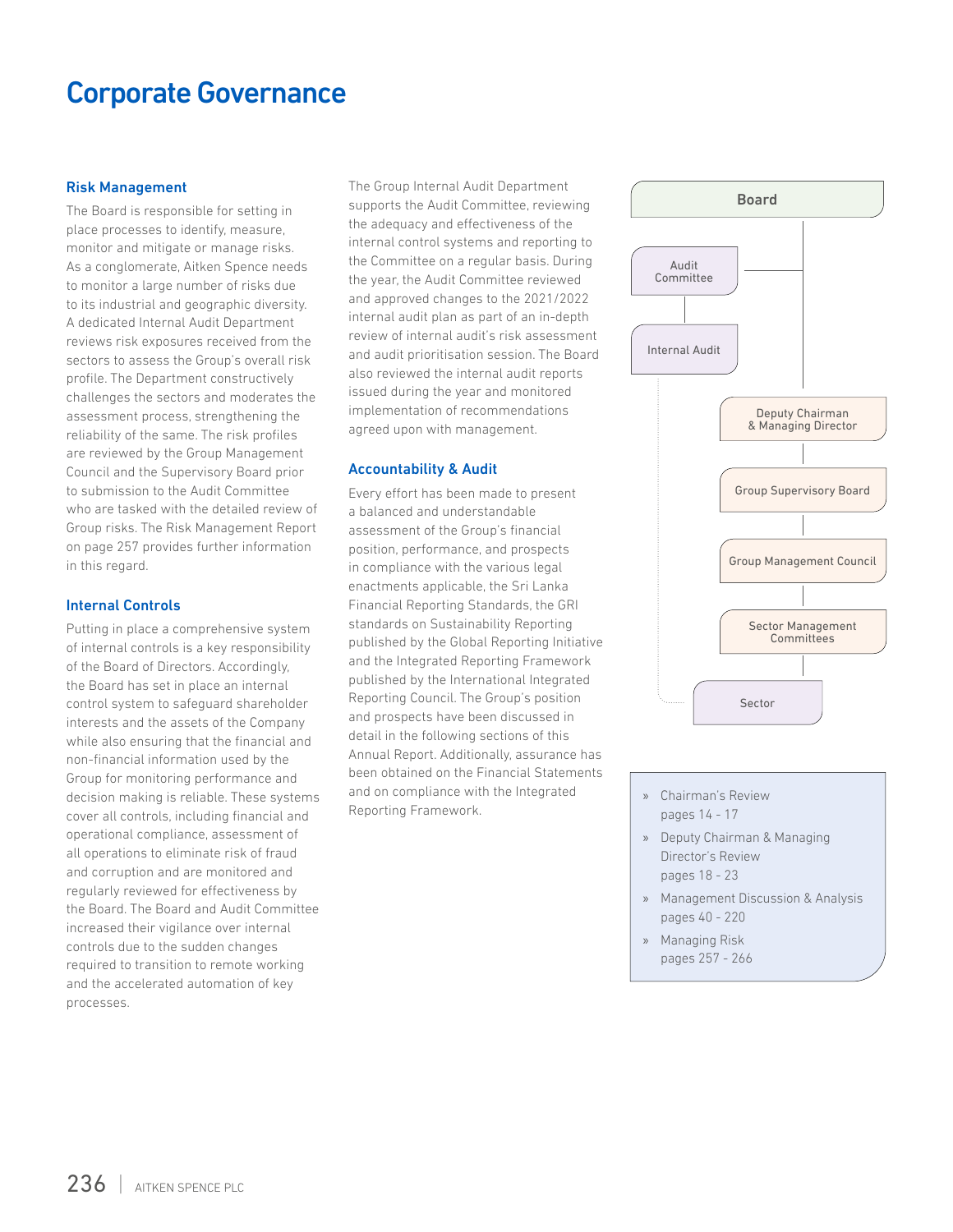#### Anti-Bribery & Corruption **Programmes**

Code of Ethics and Professional Conduct (the Code) prohibits the acceptance or offer of gifts in order to receive preferential business treatment. Further, the Code sets out the business ethics and conduct expected of employees and members of the management. Group's Code of Ethics and Professional Conduct is available on the intranet giving access to all employees and members of the management.

Any non-compliance related to the Code concerning bribery & corruption reported will be investigated and appropriate course of action will be taken so that it serves as a forewarning to others to desist from engaging in such activities. Any complaint of non-compliance is channelled to the Internal Audit Department for investigation and the Internal Audit Report is placed before the Audit Committee to consider and recommend the due corrective action to be taken in respect of controlled persons who will be subjected to disciplinary action whereas noncontrolled persons will be subjected to appropriate actions as suggested by the Audit Committee.

Refer for the details under whistleblowing on pages 237 and 250 for mechanisms in place to report non-compliance with Codes of conduct on anti-bribery and corruption.

#### External Auditor

The External Auditor is appointed subject to the provisions of the Companies Act. The Audit Committee makes recommendations to the Board for the appointment, reappointment or removal of the External Auditor in-line with professional & ethical standards and regulatory requirements. The Audit Committee monitors and reviews the External Auditor's independence, objectivity and the effectiveness of the audit process considering relevant professional and regulatory requirements.

In case of assignment of non-audit services to External Auditor, the Audit Committee ensures that the External Auditor has the necessary skills and experience for the assignment and ascertains that independence and objectivity of the External Auditor in carrying out his duties and responsibilities will not be impaired.

On the recommendation of the Board, the shareholders approved the reappointment of Messrs. KPMG, Chartered Accountants, as the External Auditor for the year 2021/2022 at the last AGM.

#### Code of Ethics & Professional **Conduct**

The Group is committed to conduct its business operations with integrity, professionalism and with respect to the rights and interests of all stakeholders. All employees and Directors abide by the Group's Code of Ethics & Professional Conduct which embodies a strong set of corporate values and conduct including a zero-tolerance approach to unethical behaviour including bribery, fraud and corruption. The Group's codes and policies explicitly prohibit bribery and corruption, including the policies and procedures for giving and receiving of gifts, sponsorship, entertainment, hospitality and favours.

The Code is available on the intranet for information of all employees and is reinforced at all levels through training and structured communication. During the year, all employees were given access to review the Group's Code of Ethics & Professional Conduct on the Group's online learning platform TARTAN.

The Board is not aware of any material violations of any of the provisions of the Code by any Director or employee.

#### Whistleblowing

Mechanisms are in place for employees and other stakeholders to seek advice or report concerns about unfair, unethical, or unlawful behaviour. The Whistleblower



policy enables anonymous reporting of matters of concern regarding possible inappropriate financial reporting, internal controls or other issues that may require internal investigation.

#### Relations with Shareholders

The Board is conscious of their responsibility towards stakeholders and is committed to fair disclosure, with emphasis on the integrity, timeliness and relevance of the information provided. Information is communicated accurately and in such a manner as to avoid the creation of a false market.

### Communication with Shareholders

Shareholders are engaged through multiple channels of communication, including the Annual General Meeting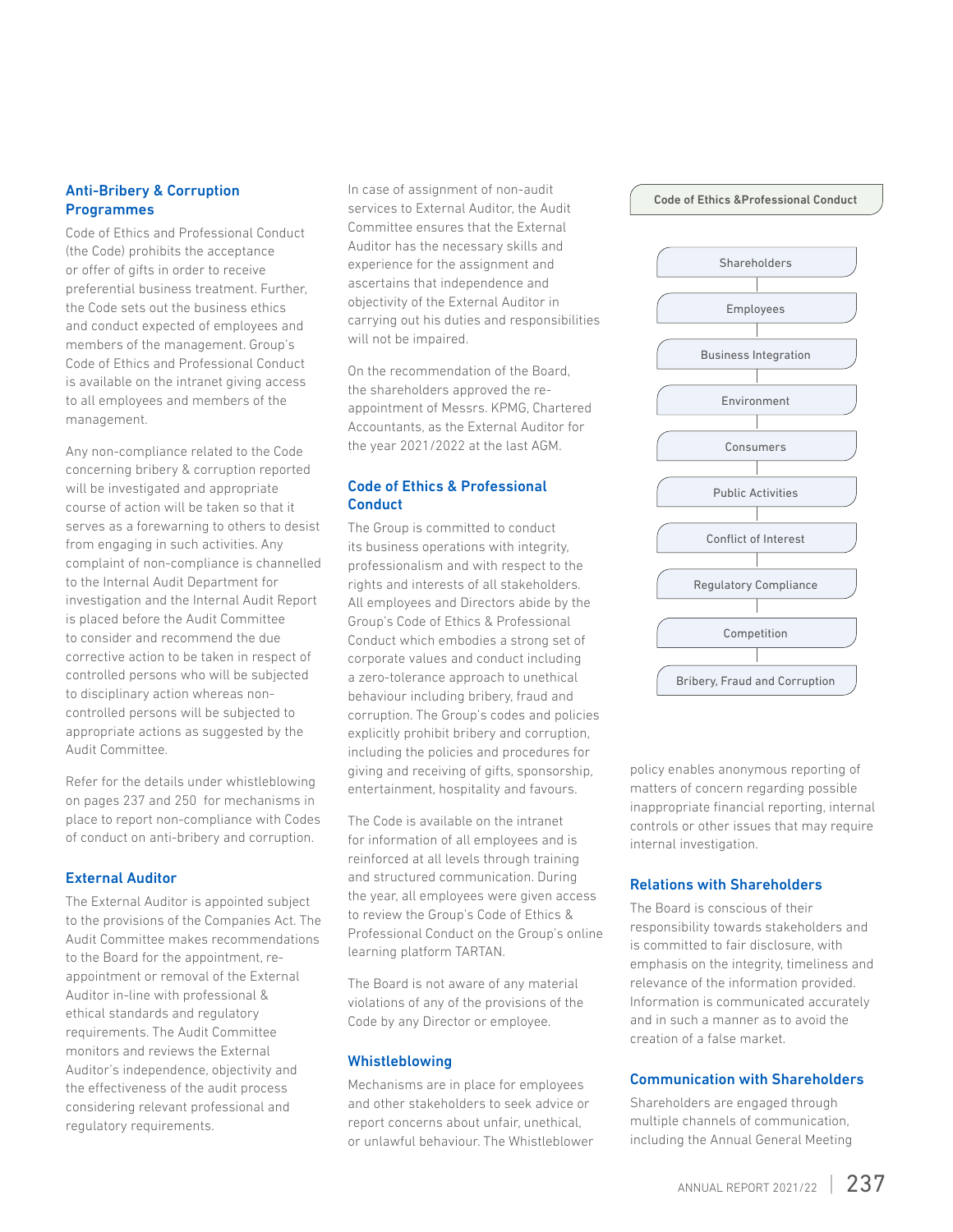(AGM) (detailed below), Annual Report, Interim Financial Statements, a dedicated investor relations page on the Company's website and notification of key events through announcements in the CSE website.

The Annual Report presents a fair and balanced review of the Group's financial position, performance and prospects combining narrative and visual elements to facilitate readability and comprehension. The Annual Report and the Interim Financial Statements have been reviewed and recommended by the Audit Committee and approved by the Board of Directors, prior to publication.

Aitken Spence posts on its website (www. aitkenspence.com) as soon as practicable and after they have been released to the Colombo Stock Exchange, copies of Annual Reports, Interim Financial Statements, stock information, Stock Exchange announcements, shareholder circular etc.

Shareholders also have the opportunity to ask questions, comment or make suggestions to the Board through the Company Secretaries. All significant issues and concerns of shareholders are referred to the Board with the views of the Management. A shareholder feedback form is also provided in this Annual Report to seek feedback from the shareholders on how Aitken Spence can improve its communication. This form can also be accessed on the Group's website.

*Refer to a copy of the Shareholder Feedback Form at the end of this Report in the 'Supplementary Information' section of the report*

#### Constructive use of Annual General Meeting (AGM)

Proactive engagement with shareholders is encouraged by the Group. Board Sub-Committee Chairmen, Directors and key members of management, are available at the AGM to interact with and respond to questions raised by the Shareholders. The External Auditors also attend to address any queries raised.

Notice of the AGM, the Annual Report and Audited Financial Statements and any other resolution together with the corresponding information that may be set before the shareholders at the AGM, are circulated to shareholders not less than fifteen working days prior to the AGM allowing all the shareholders to review the documentation prior to attending the AGM. Voting procedures at the AGM are notified to the shareholders in advance. Company proposes a separate resolution at the AGM on each substantially separate issues. All valid proxy appointments received for General Meetings are properly recorded.

Shareholders are always encouraged to exercise their voting rights. The outcome of the vote on each resolution is informed to the CSE, soon after conclusion of the AGM.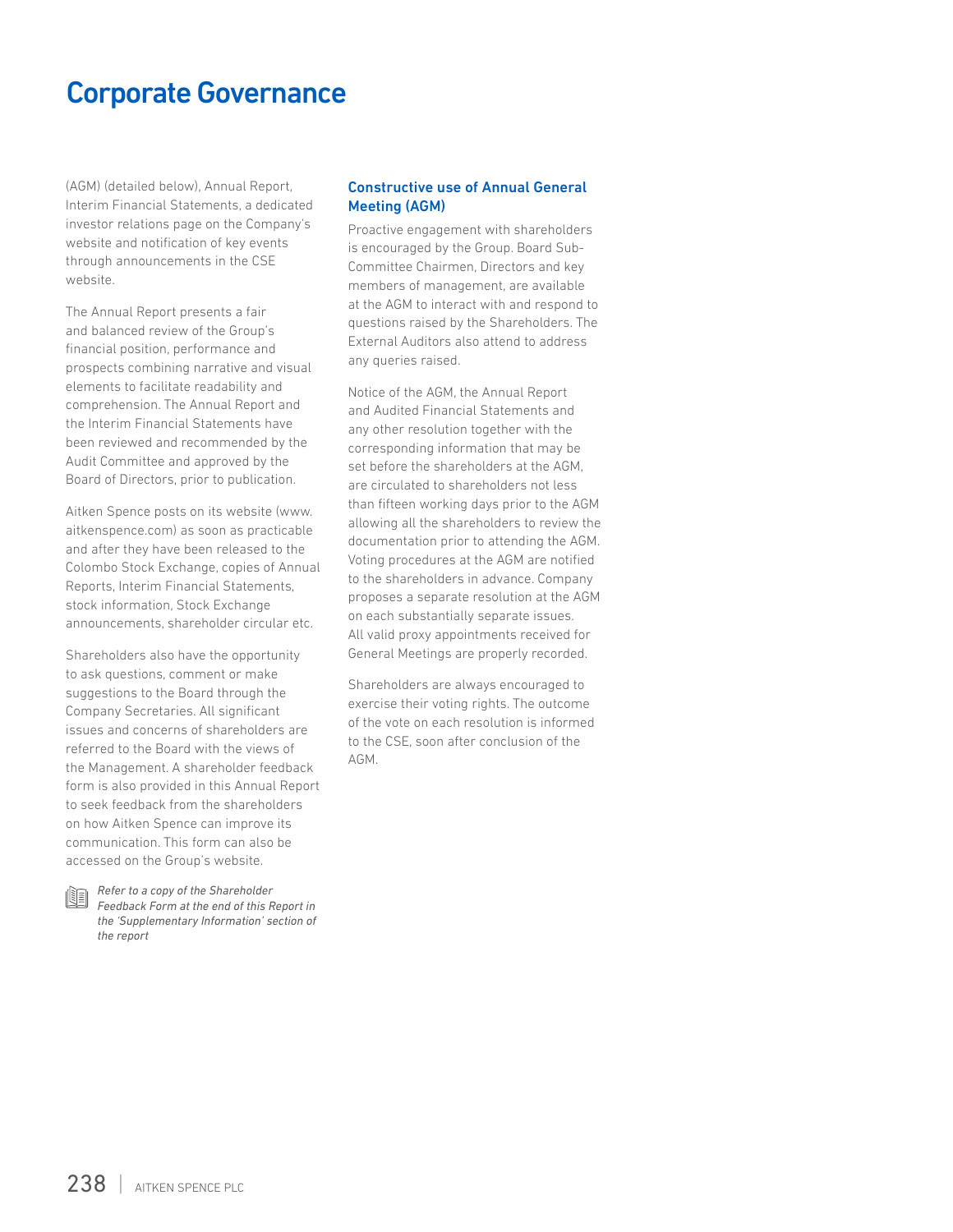#### Compliance Tables

### Compliance with the Companies Act No. 07 of 2007

| <b>Section</b><br><b>Reference</b> | <b>Requirement</b>                                                                                                                                                                                       | <b>Reference</b>                                                                                | <b>Compliance</b><br><b>Status</b> |
|------------------------------------|----------------------------------------------------------------------------------------------------------------------------------------------------------------------------------------------------------|-------------------------------------------------------------------------------------------------|------------------------------------|
| 168(1)(a)                          | The nature of business of the Company or any<br>of its subsidiaries, and the classes of business<br>in which the Company has an interest, whether<br>as a shareholder of another company or<br>otherwise | Refer Annual Report of the Board of Directors<br>of this Annual Report                          | Complied                           |
| 168(1)(b)                          | Financial statements of the Company and the<br>Group for the accounting period completed and<br>signed                                                                                                   | Refer Financial Statements and Annual Report<br>of the Board of Directors of this Annual Report | Complied                           |
| 168(1)(c)                          | Auditors Report on the Financial Statements of<br>the Company and the Group                                                                                                                              | Refer Financial Statements of this Annual<br>Report                                             | Complied                           |
| 168(1)(d)                          | Change of accounting policies during the<br>accounting period                                                                                                                                            | Refer Annual Report of the Board of Directors<br>of this Annual Report                          | Complied                           |
| 168(1)(e)                          | Particulars of entries in the Interest Register<br>made during the accounting period                                                                                                                     | Refer Annual Report of the Board of Directors<br>of this Annual Report                          | Complied                           |
| 168(1)(f)                          | Remuneration and other benefits paid to the<br>Directors during the accounting period                                                                                                                    | Refer Annual Report of the Board of Directors<br>of this Annual Report                          | Complied                           |
| 168(1)(q)                          | Total amount of donations made by the<br>Company and the Group during the accounting<br>period                                                                                                           | Refer Annual Report of the Board of Directors<br>of this Annual Report                          | Complied                           |
| 168(1)(h)                          | Directorate of the Company and the Group as at<br>the end of the accounting period along with the<br>changes that occurred during the accounting<br>period                                               | Refer Annual Report of the Board of Directors<br>of this Annual Report                          | Complied                           |
| 168(1)(i)                          | Amounts payable to the Auditors as audit fees<br>and fees payable for other related services<br>provided by them                                                                                         | Refer Annual Report of the Board of Directors<br>of this Annual Report                          | Complied                           |
| 168(1)(i)                          | Relationship or interest of the Auditors with the<br>Company or any of its subsidiaries                                                                                                                  | Refer Annual Report of the Board of Directors<br>of this Annual Report                          | Complied                           |
| 168(1)(k)                          | The Annual Report of the Board of Directors be<br>signed on behalf of the Board                                                                                                                          | Refer Annual Report of the Board of Directors<br>of this Annual Report                          | Complied                           |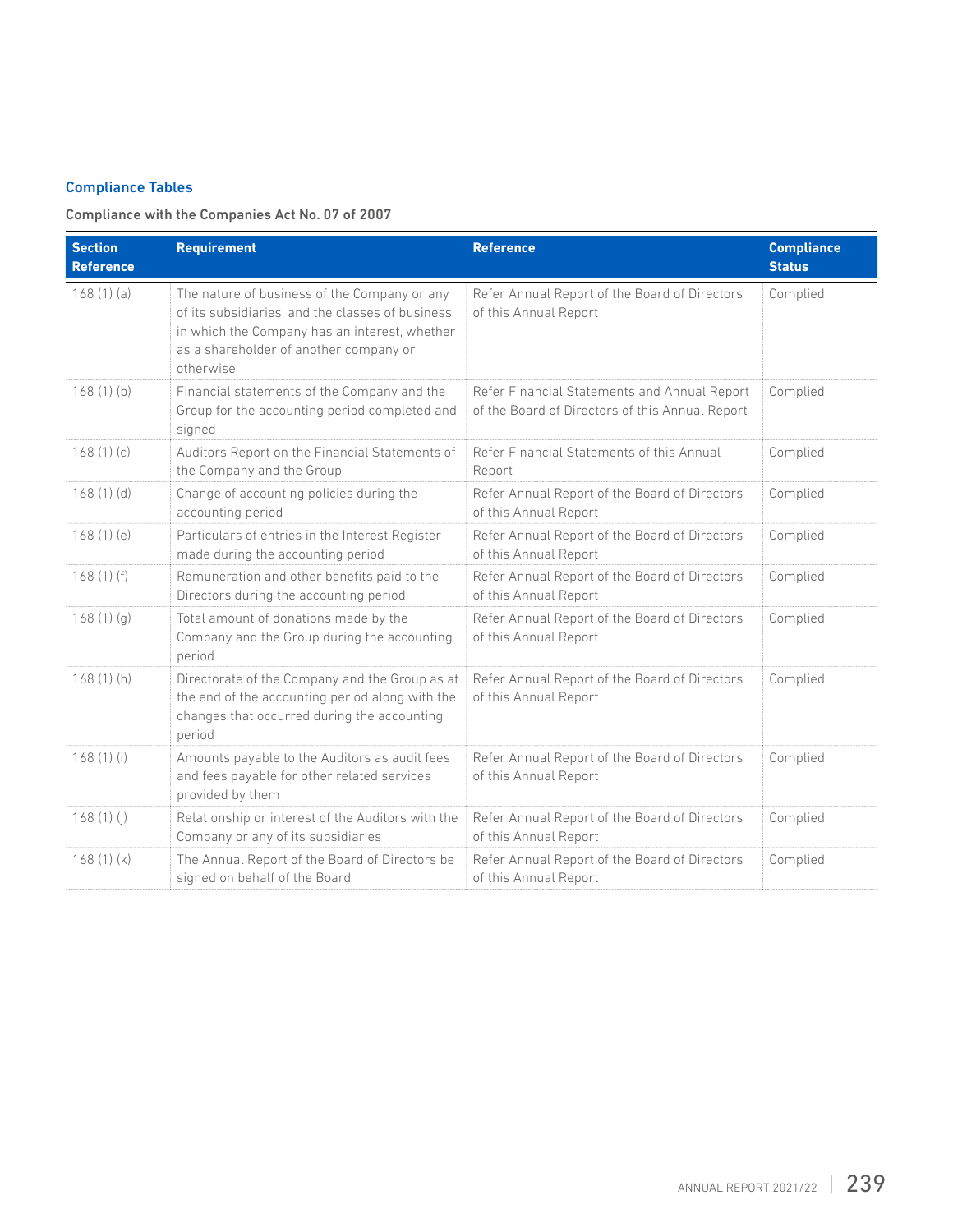#### CSE Continued Listing Rules

Compliance with the continuing listing requirements - section 7.6 and section 7.10 on corporate governance rules for listed companies issued by the Colombo Stock Exchange.

| <b>Rule No.</b> | <b>Requirement</b>                                                                                                                                                                                                                | <b>Reference</b>                                                                                                   | <b>Compliance</b><br><b>Status</b> |
|-----------------|-----------------------------------------------------------------------------------------------------------------------------------------------------------------------------------------------------------------------------------|--------------------------------------------------------------------------------------------------------------------|------------------------------------|
| $7.6.$ (i)      | Names of persons who during the Financial Year<br>were directors of the entity                                                                                                                                                    | Refer Corporate Information of this Annual Report                                                                  | Complied                           |
| $7.6$ .(ii)     | Principal activities of the entity and its subsidiaries<br>during the year and any changes therein                                                                                                                                | Refer Group Directorate of this Annual Report                                                                      | Complied                           |
| $7.6$ . (iii)   | The names and the number of shares held by the<br>20 largest holders of voting and non-voting shares<br>dominated in LKR or any other class of shares<br>dominated in Foreign Currency and the percentage<br>of such shares held. | Refer Investor Information of this Annual Report                                                                   | Complied                           |
| $7.6.$ (iv)     | The float adjusted market capitalisation, public<br>holding percentage (%), number of public<br>shareholders and under which option the Listed<br>Entity complies with the Minimum Public Holding<br>requirement.                 | Refer Investor Information of this Annual Report                                                                   | Complied                           |
| 7.6.(v)         | A statement of each director's holding and Chief<br>Executive Officer's holding in shares of the entity<br>dominated in LKR and in Foreign Currency (as<br>applicable)                                                            | Refer Investor Information of this Annual Report                                                                   | Complied                           |
| 7.6.(vi)        | Information pertaining to material foreseeable risk<br>factors of the Entity                                                                                                                                                      | Refer Risk Management Report of this Annual Report                                                                 | Complied                           |
| 7.6.(vii)       | Details of material issues pertaining to employees<br>and industrial relations of the Entity.                                                                                                                                     | Refer Human Capital Report of this Annual Report                                                                   | Complied                           |
| 7.6.(viii)      | Extents, locations, valuations and the number<br>of buildings of the Entity's land holdings and<br>investment properties.                                                                                                         | Refer Notes 15 and 16 of the Financial Statements of<br>this Annual Report                                         | Complied                           |
| 7.6.(ix)        | Number of shares representing the Entity's stated<br>capital.                                                                                                                                                                     | Refer Investor Information of this Annual Report                                                                   | Complied                           |
| 7.6.(x)         | A distribution schedule of the number of holders in<br>each class of equity securities, and the percentage<br>of their total holdings                                                                                             | Refer Investor Information of this Annual Report                                                                   | Complied                           |
| 7.6.(xi)        | Ratios and market price information                                                                                                                                                                                               | Refer Investor Information of this Annual Report                                                                   | Complied                           |
| 7.6.(xii)       | Significant changes in the entity's or its<br>subsidiaries fixed assets and the market value of<br>land.                                                                                                                          | Refer Notes 15 and 16 of the Financial Statements of<br>this Annual Report                                         | Complied                           |
| 7.6.(xiii)      | If during the year the entity has raised funds either<br>through a public issue, rights issue and private<br>placement.                                                                                                           | The Company had no public issues, rights issues or<br>private placement during the year                            | N/A                                |
| 7.6.(xiv)       | Employee share option/purchase schemes (if any)                                                                                                                                                                                   | As at date, the Company has no share option or<br>purchase schemes made available to its Directors or<br>employees | N/A                                |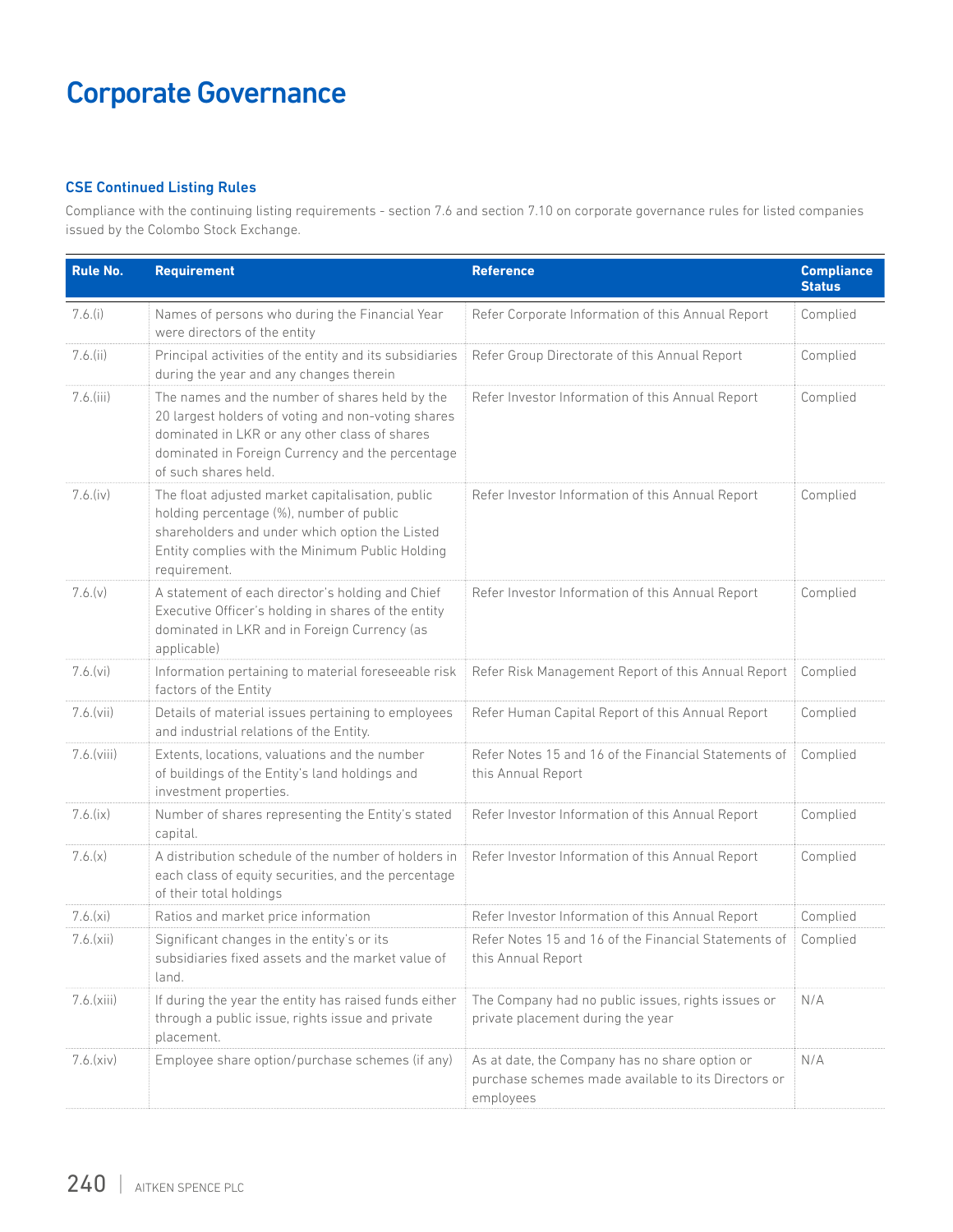| <b>Rule No.</b> | <b>Requirement</b>                                                                                                                                               | <b>Reference</b>                                                                                                                                                                                                                                                                                                                                                                                        | <b>Compliance</b><br><b>Status</b> |
|-----------------|------------------------------------------------------------------------------------------------------------------------------------------------------------------|---------------------------------------------------------------------------------------------------------------------------------------------------------------------------------------------------------------------------------------------------------------------------------------------------------------------------------------------------------------------------------------------------------|------------------------------------|
| 7.6.(xv)        | Corporate Governance Disclosures in terms of<br>Rules 7.10.3, 7.10.5.c and 7.10.6. c. of Section 7 of<br>the Rules                                               | Refer Corporate Governance Report of this Annual<br>Report                                                                                                                                                                                                                                                                                                                                              | Complied                           |
| 7.6.(xvi)       | Related Party Transactions in terms of Rule 9                                                                                                                    | Refer Note 42 of the Financial Statements of this<br>Annual Report                                                                                                                                                                                                                                                                                                                                      | Complied                           |
| 7.10.           | Compliance with Corporate Governance Rules                                                                                                                       | Refer Corporate Governance Report of this Annual<br>Report                                                                                                                                                                                                                                                                                                                                              | Complied                           |
| 7.10.1(a)       | Non-Executive Directors (NED)<br>» At least two or one third of the Directors,<br>whichever is higher, should be Non-Executive<br><b>Directors</b>               | Refer Corporate Governance Report of this Annual<br>Report                                                                                                                                                                                                                                                                                                                                              | Complied                           |
| 7.10.2(a)       | Independent Directors<br>» Two or one-third of Non-Executive Directors,<br>whichever is higher, should be independent                                            | Refer Corporate Governance Report of this Annual<br>Report                                                                                                                                                                                                                                                                                                                                              | Complied                           |
| 7.10.2(b)       | Independence of Directors<br>» Each Non-Executive Director should submit a<br>declaration of Independence/ Non-Independence                                      | Refer Corporate Governance Report of this Annual<br>Report                                                                                                                                                                                                                                                                                                                                              | Complied                           |
| 7.10.3(a)       | Disclosure relating to Directors<br>» The names of Independent Directors should be<br>disclosed in the Annual Report                                             | Refer Corporate Governance Report of this Annual<br>Report                                                                                                                                                                                                                                                                                                                                              | Complied                           |
| 7.10.3(b)       | Independence of Directors<br>» The Board shall make a determination annually<br>as to the Independence or Non-Independence of<br>each Non-Executive Director     | Refer Corporate Governance Report of this Annual<br>Report                                                                                                                                                                                                                                                                                                                                              | Complied                           |
| 7.10.3(c)       | Disclosure relating to Directors<br>» A brief resume of each Director should be<br>included in the Annual Report including the<br>Director's areas of expertise. | Refer Board profiles of this Annual Report.                                                                                                                                                                                                                                                                                                                                                             | Complied                           |
| 7.10.3(d)       | Appointment of new Directors<br>» Provide a brief resume of any new Director<br>appointed to the Board                                                           | Upon appointment of a new Director to the Board, the<br>Company makes an announcement to the Colombo<br>Stock Exchange with a brief resume of such Director<br>containing the nature of his expertise, relevant<br>interest, other directorships held, membership in<br>Board Committees and the nature of appointment.<br>There were no new appointments to the Board<br>during the year under review. | Complied                           |
| 7.10.5          | Remuneration Committee<br>» A listed company shall have a Remuneration<br>Committee                                                                              | Refer Remuneration Committee Report of this<br>Annual Report                                                                                                                                                                                                                                                                                                                                            | Complied                           |
| 7.10.5(a)       | Composition of Remuneration Committee<br>» Shall comprise of Non-Executive Directors, a<br>majority of whom shall be Independent                                 | Refer Remuneration Committee Report of this<br>Annual Report                                                                                                                                                                                                                                                                                                                                            | Complied                           |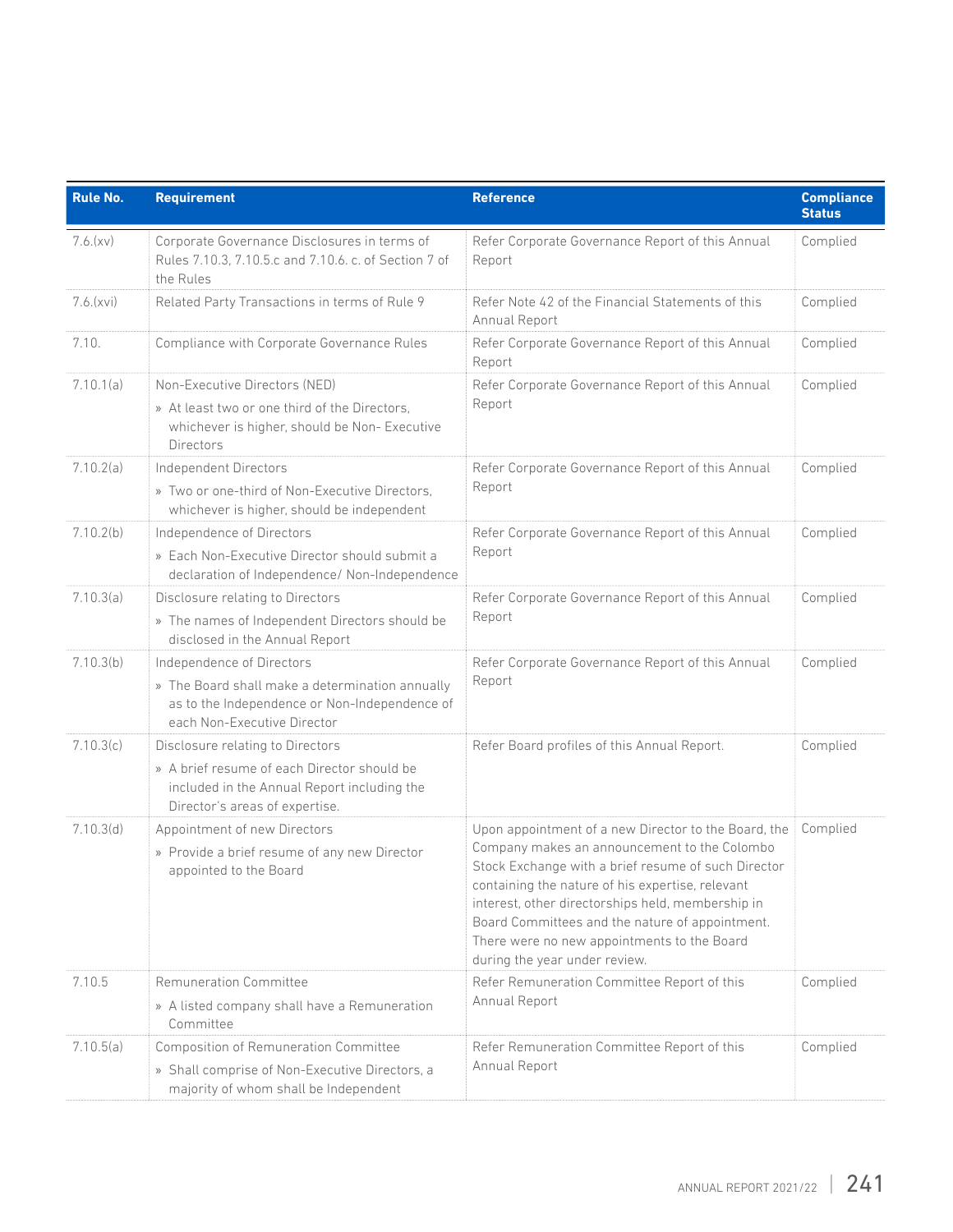| <b>Rule No.</b> | <b>Requirement</b>                                                                                                                                                                                                                                                                                                                                                              | <b>Reference</b>                                             | <b>Compliance</b><br><b>Status</b> |
|-----------------|---------------------------------------------------------------------------------------------------------------------------------------------------------------------------------------------------------------------------------------------------------------------------------------------------------------------------------------------------------------------------------|--------------------------------------------------------------|------------------------------------|
| 7.10.5(b)       | <b>Functions of Remuneration Committee</b><br>» The Remuneration Committee shall recommend<br>the remuneration of the Chief Executive Officer<br>and the Executive Directors                                                                                                                                                                                                    | Refer Remuneration Committee Report of this<br>Annual Report | Complied                           |
| 7.10.5(c)       | Disclosure in the Annual Report relating to<br>Remuneration<br>» The Annual Report should set out;<br>a) Names of the Directors comprising the<br>Remuneration Committee<br>b) Statement of Remuneration policy<br>c) Aggregate remuneration paid to Executive and<br>Non-Executive Directors                                                                                   | Refer Remuneration Committee Report of this<br>Annual Report | Complied                           |
| 7.10.6          | <b>Audit Committee</b><br>» A listed company shall have an Audit Committee                                                                                                                                                                                                                                                                                                      | Refer Audit Committee Report of this Annual Report           | Complied                           |
| 7.10.6(a)       | Composition of Audit Committee<br>» Shall comprise of Non-Executive Directors, a<br>majority of whom are Independent<br>» Chief Executive Officer and the Chief Financial<br>Officer should attend Audit Committee Meetings<br>» The Chairman of the Audit Committee or one<br>member should be a member of a professional<br>accounting body                                   | Refer Audit Committee Report of this Annual Report           | Complied                           |
| 7.10.6(b)       | <b>Audit Committee Functions</b><br>Should be as outlined in the Section 7.10 of the<br><b>Listing Rules</b>                                                                                                                                                                                                                                                                    | Refer Audit Committee Report of this Annual Report           | Complied                           |
| 7.10.6(c)       | Disclosure in the Annual Report relating to Audit<br>Committee<br>a) Names of the Directors comprising the Audit<br>Committee<br>b) The Audit Committee shall make a<br>determination of the independence of the<br>Auditors and disclose the basis for such<br>determination<br>c) The Annual Report shall contain a Report of<br>the Audit Committee in the prescribed manner | Refer Audit Committee Report of this Annual Report           | Complied                           |